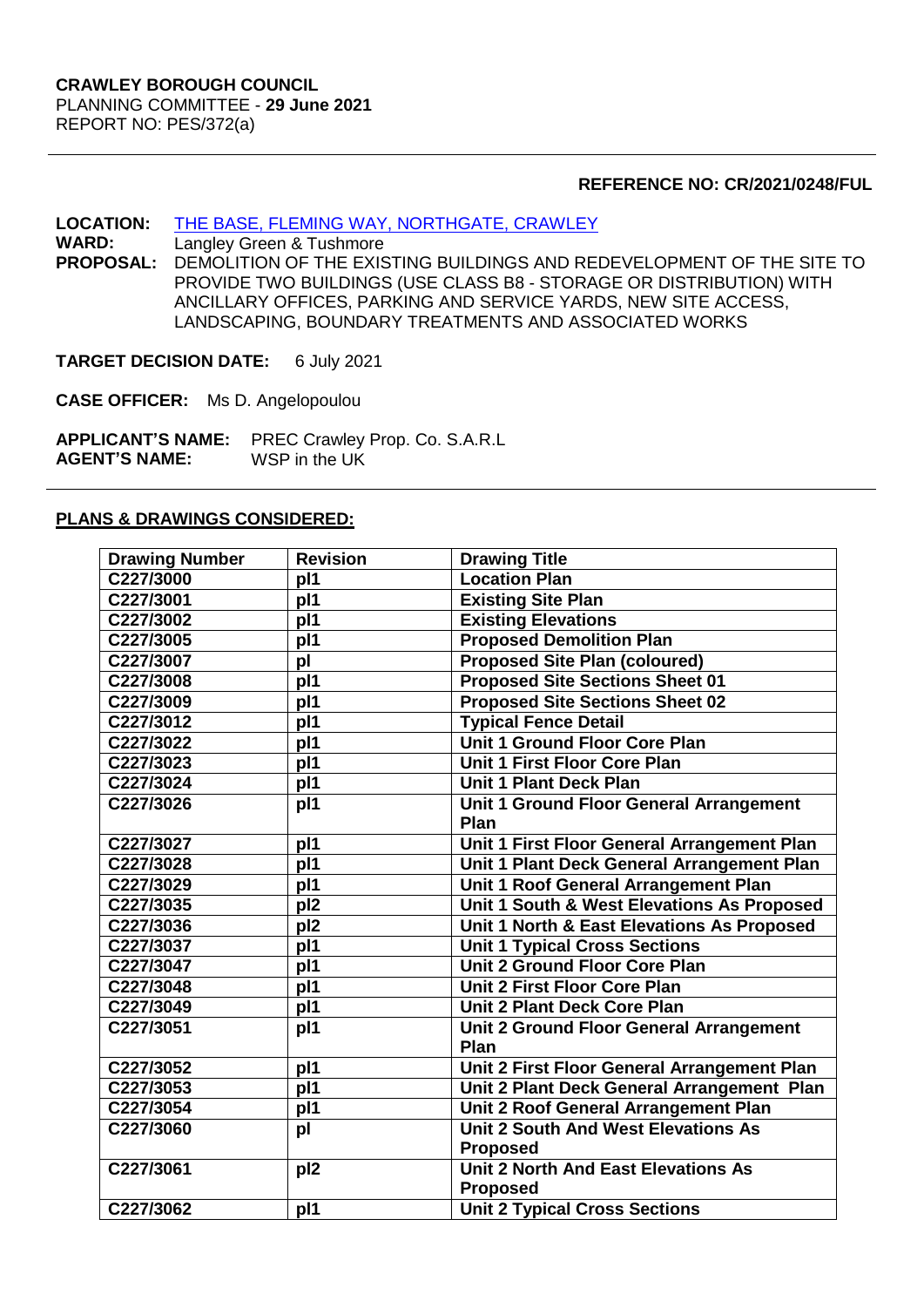# **CONSULTEE NOTIFICATIONS & RESPONSES:-**

- 1. GAL Aerodrome Safeguarding No objection subject to conditions and an
- 
- 
- 4. National Air Traffic Services (NATS) No objection.
- 
- 6. Sussex Building Control Partnership
- 
- 

informative.<br>No response received. 7. Forestry Commission No objection. 8. Police **Comments** in relation to designing out crime received. 9. CBC Drainage Officer **No objection subject to a condition.** 10. CBC Planning Arboricultural Officer No objection subject to a condition. 11. CBC Environment Team No response received. 12. CBC Contaminated Land Officer No objection subject to a condition. 13. CBC Environmental Health Officer No objection. 14. Crawley Cycle & Walking Forum Comments regarding the importance of parking and electric bike charging facilities. 15. Southern Water Ltd No objection subject to a condition. 16. CBC Energy Efficiency & Sustainability No objection subject to conditions. 17. CBC Urban Design No response received. 18. Ecology Advisor **No objection subject to conditions.** 19. WSCC Lead Local Flood Authority No objection. 20. CBC Manor Royal No objection. 21. CBC Air Quality Officer No objection subject to conditions. 22. The Gatwick Diamond Initiative No response received. 23. CBC Economic Development No objection. 24. Manor Royal Business District No objection, but comments received in sustainability. 25. WSCC Fire & Rescue Comments received. 26. The Woodland Trust No response received.

# **NEIGHBOUR NOTIFICATIONS:-**

The application has been advertised through an advert in the local press on 28/04/2021 and by site notices displayed in front of the site on 28/04/2021 (with expiry date on 20/05/2021).

# **RESPONSES RECEIVED:-**

None received.

# **REASON FOR REPORTING TO COMMITTEE:-**

The application is a major development.

# **THE APPLICATION SITE:-**

1.1. The application site is the Virgin Atlantic building and associated car parking and landscaping, situated on the northern side of Fleming Way, covering 4.20ha. The building of approximately 21,000sqm floorspace, is located towards the middle of the site, and there are hardstanding areas for car parking and servicing around the building. There are several protected trees within the site (TPOs ref: 16.6.17 and 16.6.58) particularly in the eastern side of the site and along its northern

#### Type Comments

informative. 2. Environment Agency No objection subject to conditions. 3. WSCC Highways No objection subject to conditions and informatives. 5. Thames Water **No objection** subject to a condition and providing visible and accessible visitor cycle relation to micropark/superhub project and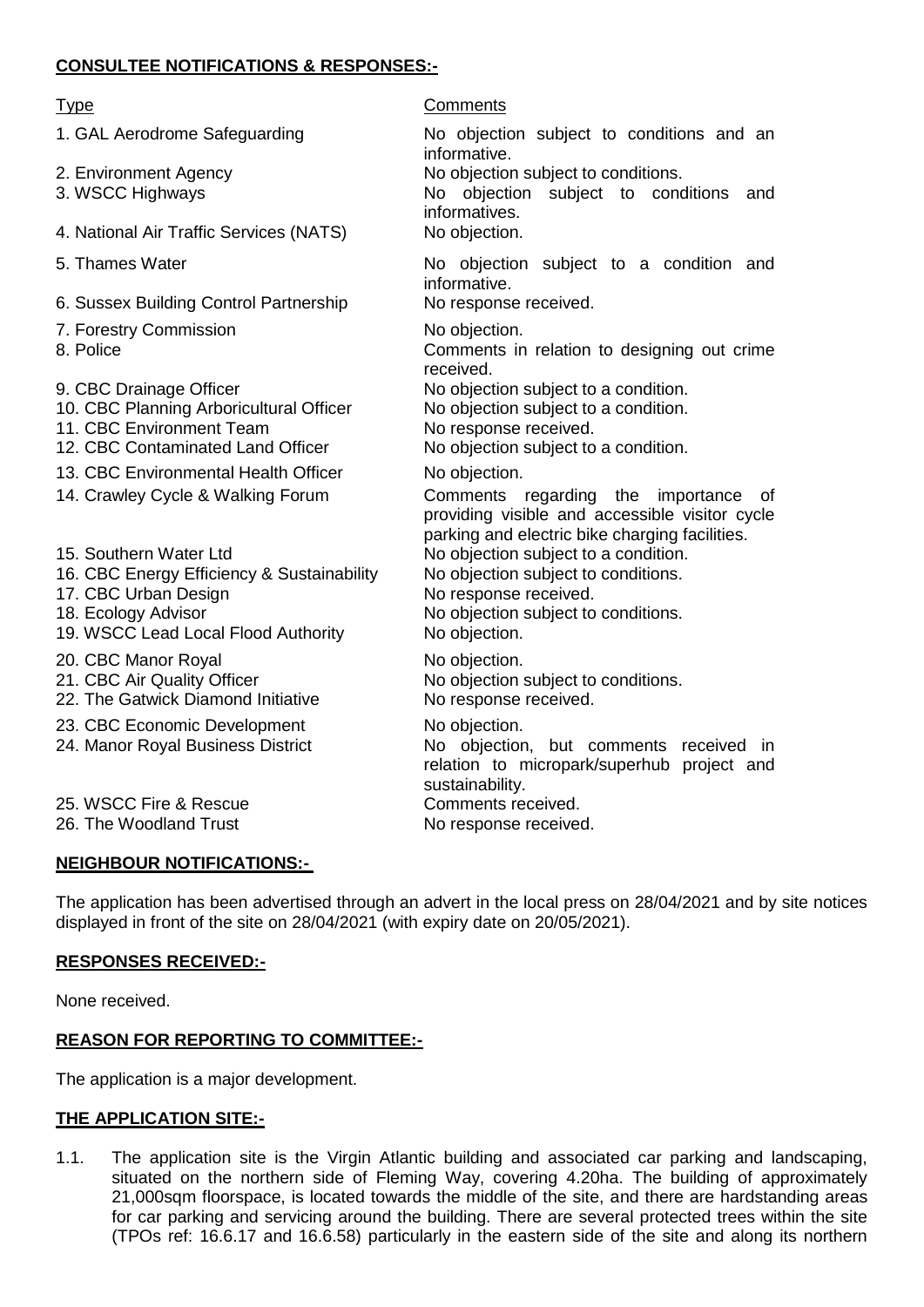boundary. A large protected oak tree is located in front of the site, adjacent to Fleming Way, close to its eastern boundary. Further to the north-east of the site, some 150m away, is Rowley Wood Ancient Woodland and Hydehurst Furze an area of woodland that is protected by a Tree Preservation Order.

- 1.2. Vehicular access to the site is provided from Fleming Way from three points. The main vehicle access is at the south-eastern end of the site. Vehicles then travel on a one way system towards the north which then turns west close to the northern boundary and south close to the western boundary. The main exit from the site is via a controlled junction in the south-west corner onto Fleming Way. The third point of access is approximately 33m to the west of the main access in the south east corner of the site and adjoins a small area of hardstanding to the front of the building. It has no entry signs on it and does not appear to be used for parking. Parking is provided to the north-east, north, north-west and west of the building.
- 1.3. The site lies within the Manor Royal Main Employment Area as defined by Policy EC3 in the Crawley Borough Local Plan 2015-2030. The site also lies within a Priority Area for a District Energy Network (Policy ENV7) and within the Long Distance Viewpoint from Target Hill (Policy CH8). The Council's records identify the site as contaminated land. It is also within the Gatwick Airport and National Air Traffic Services (NATS) safeguarding zones. Buildings within this area exceeding 10m in height require consultation with Gatwick Airport Limited (GAL) and NATS. The site is also covered by an Article 4 Direction removing certain permitted development rights.
- 1.4. To the south is the footpath/cyclepath forming a part of the adopted public highway. This land is owned by West Sussex County Council. To the east lies Diamond Point, a two storey flight training facility with to the west, The Fleming Centre containing commercial uses. To the south on the opposite side of Fleming Way are some office and industrial uses and to the north is the Tesco.Com distribution depot.

#### **THE PROPOSED DEVELOPMENT:-**

- 2.1. The proposal is for the demolition of the existing building and redevelopment of the site to provide two storage/distribution (B8 use class) buildings with ancillary offices, parking and service yards, new site access, landscaping, boundary treatments and associated works. The proposal would provide a total internal floor-space of around 21,400 m2 including ancillary first floor offices. The two buildings would face Fleming Way with a 20m separation distance from the highway. The Units would have a 10.7m separation distance and a maximum height of 15.8m. They both would have a splayed roofline which would vary from 13.7m to 15.8m in height.
- 2.2. Access would be from Fleming Way via a new shared entrance at the centre of the site frontage. This is the only new junction proposed as the three existing entrances are proposed to be retained unaltered.
- 2.3. Unit 1 (eastern) would measure 70.9m in length and 103m in width, providing approximately 8,000sqm of internal floorspace in total. Of this floorspace 733sqm would be the ancillary offices on the first floor. It would be set away 3.2m from the site's eastern boundary, which would be marked by a 2.4m high mesh fence. It would utilise the new shared access onto Fleming Way to also egress from the site. This entrance/exit would lead to an area of car parking and secure service yard towards to the rear (north) of the building. There would be additional car parking to the front (south) of Unit 1. A total of 94 car-parking spaces, 30 cycle parking spaces and 3 motorcycle spaces would be provided.
- 2.4. Unit 2 would be the larger of the two buildings, and would measure 98.4m in length and 123.6m in width, providing 13,000sqm of internal floorspace in total with 1,230sqm of this as ancillary offices on the first floor. It would be set away 8.7m from the site's western boundary, which would be marked by a 2.4m high mesh fence. This Unit would adopt a one-way circulation route using the new point of access and the existing exit arrangement from close to the site's western boundary. The service yard and some car parking would be provided to the rear (north) of the unit. There would be additional car parking to the front (south) of the building. A total of 122 car-parking spaces, 50 cycle parking spaces and 6 motorcycle spaces would be provided.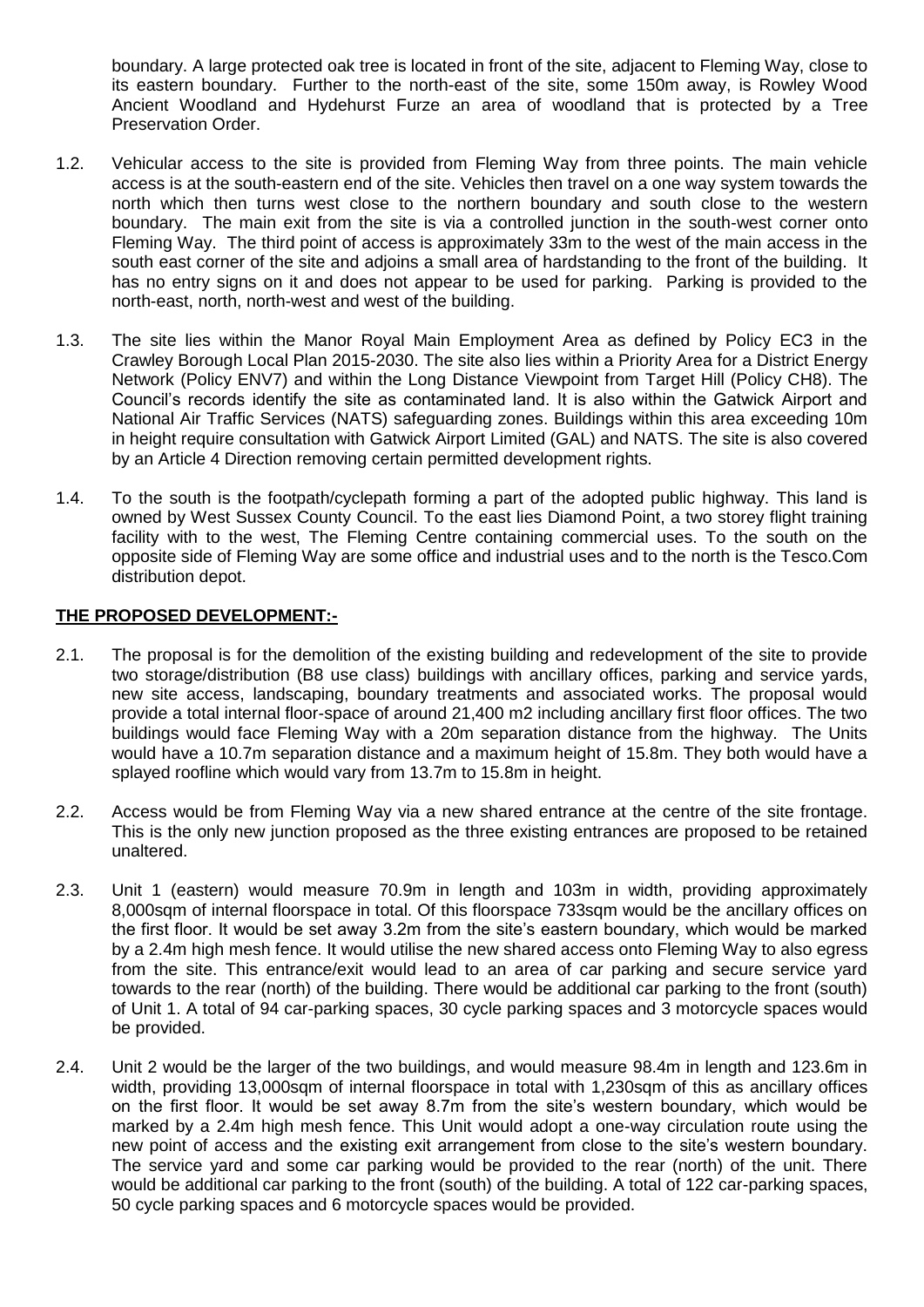- 2.5. The proposal would involve the loss of 6 protected trees and in total 10 trees (protected and not protected) from the eastern side of the site.
- 2.6. The following documents have been submitted in support of the application:
	- Design and Access Statement
	- Planning Statement
	- Transport Assessment
	- Construction Management Plan And Demolition Statement
	- Interim Workplace Travel Plan
	- Arboricultural Impact Assessment & Method Statement
	- Air Quality Assessment
	- BREEAM Pre-Assessment
	- Crime Impact Statement
	- Ecological Assessment
	- Energy Strategy
	- External LED Lighting Assessment
	- Glint And Glare Assessment
	- Landscape Strategy Report
	- Noise Impact Assessment
	- Preliminary Risk Assessment And Geo Environmental
	- Remediation And Verification Strategy
	- Site Services Overview Report
	- Covering Letter
	- Flood Risk Assessment And Drainage Strategy
- 2.7. A Stage 1 Road Safety Audit, an updated Construction Management Plan and Demolition Statement (to include the requirement of cranes requested by GAL), an updated Interim Workplace Travel Plan and a Bird Hazard Management Plan have been submitted during the consideration of the application to address identified issues.

# **PLANNING HISTORY:-**

3.1 There is no recent relevant planning history but it is noted that application ref: CR/2004/0646/FUL (erection of raised roof structure) had an informative that this permission shall not purport or be deemed to authorise a change of use from the lawful industrial use to an education and/or training use.

# **PLANNING POLICY:-**

National Planning Policy Framework (February 2019 as amended in June 2019)

- 4.1. The National Planning Policy Framework (NPPF) published in 2019 states that the purpose of the planning system is to contribute to the achievement of sustainable development.
	- Section 2 Achieving sustainable development. This section states that achieving sustainable development means that the planning system has three overarching objectives: an economic objective – to help build a strong, responsive and competitive economy, a social objective – to support strong, vibrant and healthy communities, by ensuring that a sufficient number and range of homes can be provided to meet the needs of present and future generations, and an environmental objective to contribute to protecting and enhancing our natural, built and historic environment. This includes making effective use of land and helping to improve biodiversity.
	- Section 6 Building a strong, competitive economy. Planning policies and decisions should help create the conditions in which businesses can invest, expand and adapt. Significant weight should be placed on the need to support economic growth and productivity, taking into account both local business needs and wider opportunities for development. The approach taken should allow each area to build on its strengths, counter any weaknesses and address the challenges of the future.
	- Section 9 Promoting sustainable transport this section states that opportunities to promote walking, cycling and public transport use should be pursued.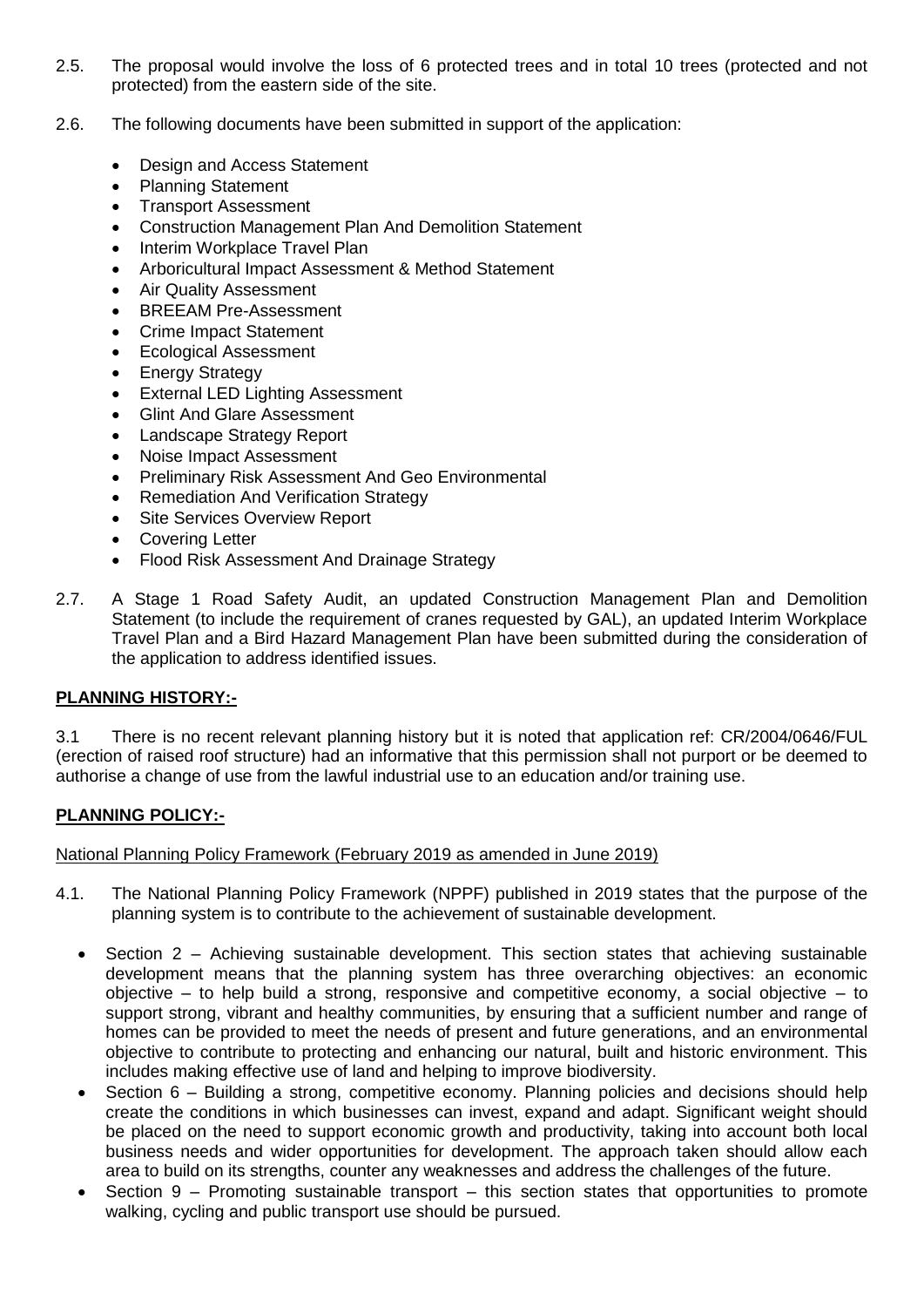- Section 12 Achieving well-designed places. The creation of high quality buildings and places is fundamental to what the planning and development process should achieve. Good design is a key aspect of sustainable development, creates better places in which to live and work and helps make development acceptable to communities.
- Section 14 of the NPPF deals with meeting the challenge of climate change, flooding and coastal change. Paragraphs 155-165 set out a sequential, risk based approach to flooding and the location of development, which takes account of climate change. The NPPF seeks to avoid increasing flood risk elsewhere and seeks the use of sustainable drainage systems in major developments.
- Section 15 'Conserving and enhancing the natural environment' includes advice on ground conditions and pollution.

#### Crawley Borough Local Plan (2015-2030) (adopted December 2015)

- 4.2. The following policies from the Crawley Borough Local Plan are most relevant to the proposal:
	- Policy SD1: Presumption in Favour of Sustainable Development. In line with the planned approach to Crawley as a new town and the spatial patterns relating to the neighbourhood principles, when considering development proposals the council will take a positive approach to approving development which is sustainable.
	- Policy CH2: Principles of Good Urban Design seeks to assist in the creation, retention or enhancement of successful places.
	- Policy CH3: Normal Requirements of All New Development states all proposals for development will be required to make a positive contribution to the area; be of a high quality urban design; provide and retain a good standard of amenity for all nearby and future occupants of land and buildings; be able to meet its own operational requirements necessary for the safe and proper use of the site; retain existing individual or groups of trees; incorporate "Secure by Design" principles and demonstrate how the Building for Life 12 criteria would be delivered. Development proposals must adhere to any relevant supplementary planning guidance produced by the council including residential extensions.
	- Policy CH4: Comprehensive Development and Efficient Use of Land. Development proposals must use land efficiently and not unduly restrict the development potential of adjoining land, nor prejudice the proper planning and phasing of development over a wider area.
	- Policy CH6: Tree Planting and Replacement Standards. Landscape proposals for residential development should contribute to the character and appearance of the town by including at least one new tree for each new dwelling, of an appropriate species and planted in an appropriate location. Where development proposals would result in the loss of trees, applicants must identify which trees are to be removed and replaced in order to mitigate for the visual impact resulting from the loss of the tree canopies. If on-site provision is not feasible or desirable, commuted sums will be sought in lieu.
	- Policy CH8: Important Views. The application site is within Target Hill Long Distance Views and this Policy states that important Views identified on the Local Plan Map should be protected and/or enhanced and development proposals should not result in a direct adverse impact or lead to the erosion of these views.
	- Policy EC1: Sustainable Economic Growth. Crawley's role as the key economic driver for the Gatwick Diamond will be protected and enhanced. The council will ensure that all suitable opportunities within the borough are fully explored to enable existing and new businesses to grow and prosper.
	- Policy EC2: Economic Growth in Main Employment Areas. This policy recognises the significant contribution that the town's employment areas make to its economy and that of the wider area, and protects against net loss of employment floorspace.
	- Policy EC3: Manor Royal. Manor Royal is the principal business location for Crawley, and instrumental to the success of the wider Gatwick Diamond. Development that is compatible with the area's economic function and role in the wider sub-region will be permitted where it falls within the B Use Class and would result in the reuse, intensification, or change of use of the land or buildings. Proposals that are not for B Use Class development will be permitted at Manor Royal if it can be demonstrated that they are of a scale and function that enhances the established role and business function of Manor Royal and would not undermine the business district. All development at Manor Royal should contribute positively to the overall setting and environment of the Main Employment Area as a business district through high quality design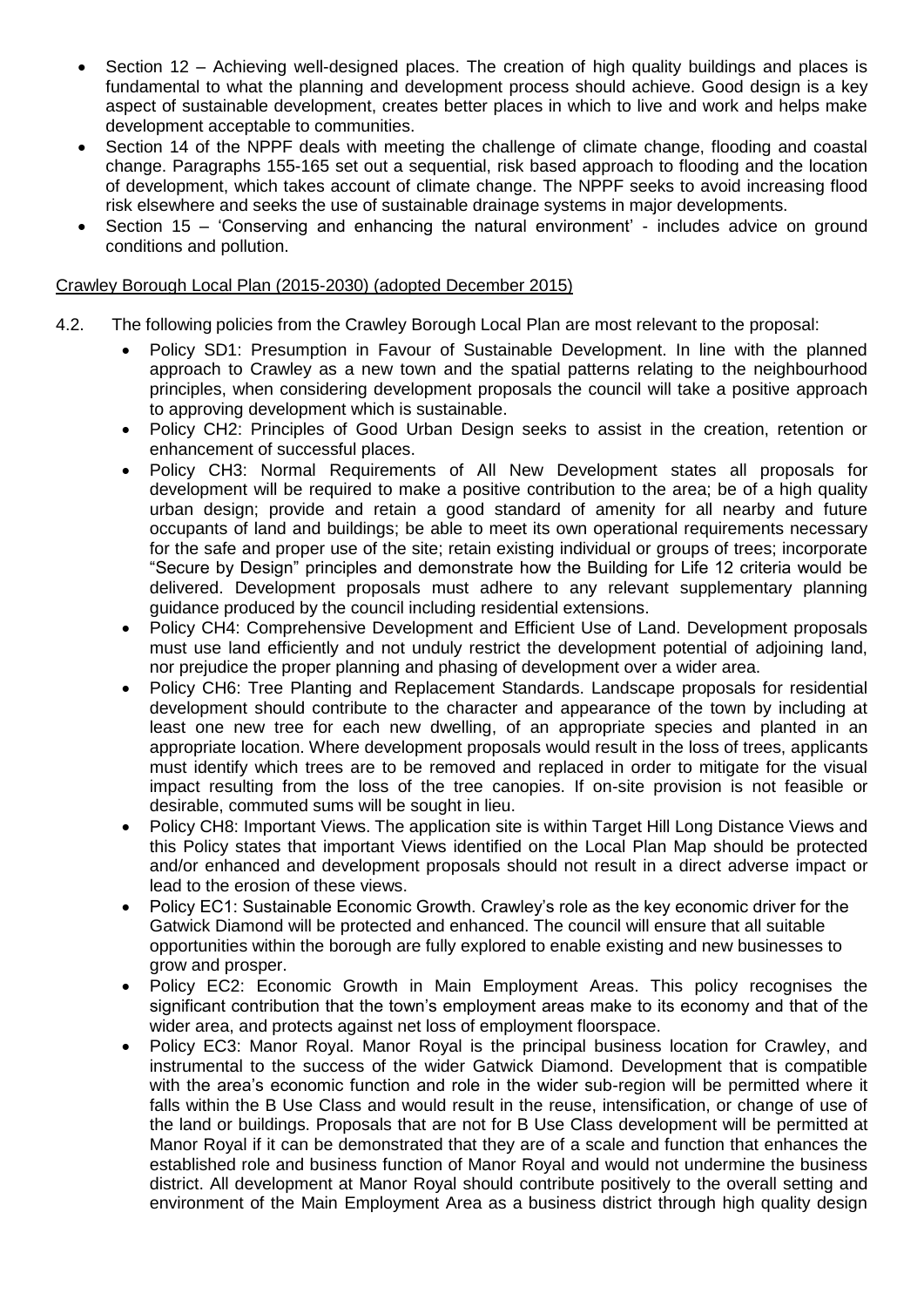and landscaping that is in accordance with the Manor Royal Design Guide Supplementary Planning Document.

- Policy ENV1: Green Infrastructure. It states that Crawley's multi-functional green infrastructure network will be conserved and enhanced through a number of measures including maximising opportunities to maintain and extend infrastructure links and requiring large proposals to provide new, or create links to, green infrastructure where possible.
- Policy ENV2: Biodiversity. All development proposals will be expected to incorporate features to encourage biodiversity where appropriate.
- Policy ENV6: Sustainable Design and Construction. All development must consider how it can
- address sustainability through reducing energy consumption, using renewable and low carbon energy, improving existing buildings when adding extensions, minimising carbon emissions during development and ensuring embedded carbon is retained and considering District Heat Networks, water stress and temperature extremes. A Sustainability Statement should be submitted demonstrating how sustainability has been addressed through design and construction. Proposals for new non-domestic buildings should achieve BREEAM Excellent (for water and energy credits) where technically and financially viable.
- Policy ENV7: District Energy Networks (DEN). The site is within a priority area for District Energy Networks. The development of district energy networks and associated infrastructure is encouraged and should be approved unless it results in significant adverse impacts on the environs. The policy requires that any major development proposal should demonstrate whether it can connect to an existing DEN, where available, and if not available how it may develop its own system, or how it may include site-wide communal energy systems, or be 'network ready' to connect to a DEN on construction or at some point after construction, all subject to technical or financial viability.
- Policy ENV8: Development and Flood Risk. Development proposals must avoid areas which are exposed to an unacceptable risk from flooding, and must not increase the risk of flooding elsewhere. Proposals on all sites of 1 hectare or greater are to be accompanied by a Flood Risk Assessment, to include detail of mitigation demonstrating how surface water drainage from the site will be addressed.
- Policy ENV9: Tackling Water Stress. For non-residential development, where technically feasible and viable, development should meet BREEAM Excellent including addressing maximum water efficiencies under the mandatory water credits. Applicants must demonstrate how they have achieved the requirements of this Policy within their Sustainability Statement as required by Policy ENV6.
- Policy ENV10: Pollution Management and Land Contamination. Where a site is known or suspected to be at risk from contaminants or materials that present a hazard to health, information must be provided detailing the methodology through which risks will be addressed, and ensuring the treatment and/or removal of all such contaminants and materials prior to the commencement of development.
- Policy ENV11: Development and Noise. People's quality of life will be protected from unacceptable noise impacts by managing the relationship between noise sensitive development and noise sources.
- Policy ENV12: Air Quality. Development proposals that do not result in a material negative impact on air quality will normally be permitted.
- Policy IN1: Infrastructure Provision. Development will be permitted where it is supported by the necessary infrastructure both on and off site and if mitigation can be provided to avoid any significant cumulative effects on the existing infrastructure services. The council will seek to implement a Community Infrastructure Levy (CIL) through the relevant processes. The rate will be set following the adoption of the Charging Schedule.
- Policy IN2: Strategic Delivery of Telecommunications Infrastructure states that all proposals for residential, employment and commercial development of one unit or more must be designed to be connected to high quality communications infrastructure to ensure that fibre optic or other cabling does not need to be retrofitted.
- Policy IN3: Development and Requirements for Sustainable Transport. Development should be concentrated in locations where sustainable travel patterns can be achieved through the use of the existing transport network, including public transport routes and the cycling and walking network.
- Policy IN4: Car and Cycle Parking Standards. Development will be permitted where the proposals provide the appropriate amount of car and cycle parking to meet its needs when it is assessed against the borough council's car and cycle parking standards.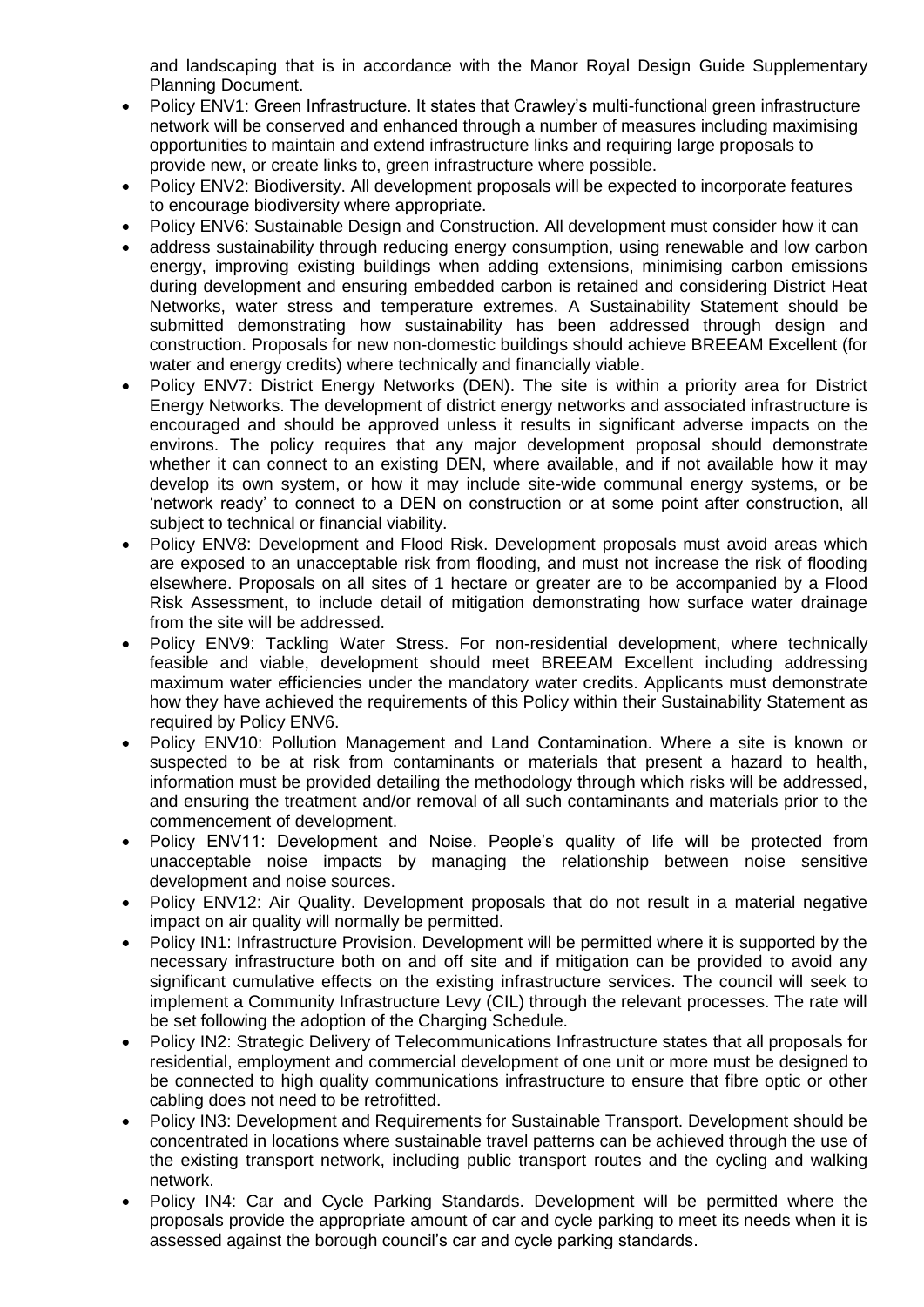# Emerging Crawley Borough Local Plan 2021 – 2037 (January 2021)

- 4.3. The Local Plan Review Submission Consultation Draft 2021-2037 has been published for Regulation 19 consultation from 6 January 2021 and remains ongoing, and therefore limited weight should be given to the following applicable policies:
	- Policy SD1: Presumption in Favour of Sustainable Development
	- Policy CL2: Making Successful Places Principles of Good Urban Design
	- Policy CL3: Movement Patterns, Layout and Sustainable Urban Design
	- Policy CL4: Compact Development Layout, Scale and Appearance
	- Policy CL7: Important and Valued Views
	- Policy DD1: Normal Requirements of All New Development
	- Policy DD2: Inclusive Design
	- Policy DD4: Tree Replacement Standards
	- Policy DD5: Aerodrome Safeguarding
	- Policy IN1: Infrastructure Provision
	- Policy IN3: Supporting High Quality Communications
	- Policy EC1: Sustainable Economic Growth
	- Policy EC2: Economic Growth in Main Employment Areas
	- Policy EC3: Manor Royal
	- Policy EC5: Employment and Skills Development
	- Policy GI1: Green Infrastructure
	- Policy GI2: Biodiversity and Net Gain
	- Policy SDC1: Sustainable Design and Construction
	- Policy SDC2: District Energy Networks
	- Policy SDC3: Tackling Water Stress
	- Policy EP1: Development and Flood Risk
	- Policy EP3: Land and Water Quality
	- Policy EP4: Development and Noise
	- Policy EP5: Air Quality
	- Policy ST1: Development Requirements for Sustainable Transport
	- Policy ST2: Car and Cycle Parking Standards

# Supplementary Planning Documents

4.4. The following Supplementary Planning Documents are non-statutory documents which supplement the policies of the Local Plan and are applicable to this application:

# Manor Royal Design Guide SPD (July 2013)

- 4.5. This document constitutes the planning guidance in relation to the Manor Royal Business District to ensure new development makes a significant contribution to the uplift of the area and secures of high quality development which supports its key business function. It provides details of potential improvement projects that could be delivered by a variety of landowners and agencies to enhance the wider public realm. In particular, it requires all development to demonstrate the following that:
	- New buildings to be of high quality design and urban design.
	- Proposals seek to provide active frontages to routes.
	- Materials and finishes are of high quality.
	- Proposals to achieve a high level of security.
	- Surface Water drainage is considered.
	- Water efficiency measures are considered.
	- The development must positively contribute to the landscape and identity of Manor Royal.
	- Proposals should ensure that robust boulevard tree planting is provided within the public realm wherever possible and within the frontage of private plots.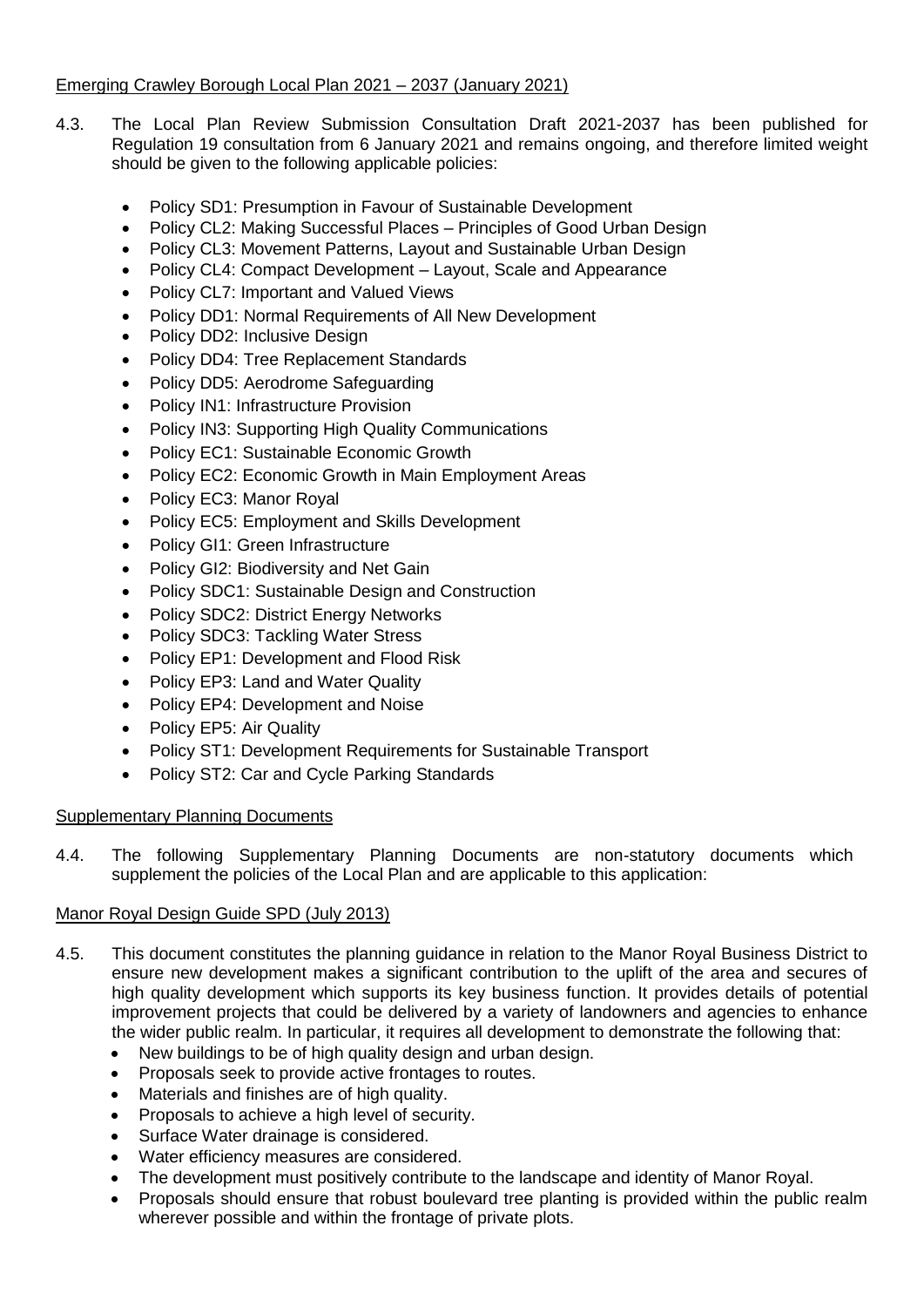- 4.6. The document emphasises the importance of landscaping as a key consideration in creating a sense of place for Manor Royal and improving the quality of the public realm. This is through achieving robust and consistent frontages along Manor Royal to improve the quality of the environment. It requires parking and servicing to be adequate to meet the needs of the development and to consider landscaping and seek to reduce monotonous surfacing of parking areas. Boundary treatments must be appropriate in scale and context with landscaping to reduce the visual impact of fences and barriers.
- 4.7. Fleming Way is identified as part of the primary road network within Manor Royal and it is stated that the impact and function of Primary Roads throughout the Business District is a critical component that contributes to how the area looks and is used. This SPD states in this regard that:

'*In general terms, the width of the existing carriageway is 11.5m carriageway with grassed highway verges varying in depth from 1 to 5m. The purpose of on-site frontage planting here would be to supplement the roadside verges where there may also be potential for further improvements, such as introducing additional large-scale trees. The minimum depth of on-site planting requirement here is for 4m of shrub planting across the entire primary route site frontage with fastigiate trees at 15m spacing. Buildings should be set back from the site frontage boundary by a minimum of 10m to allow space for trees to mature and to create sufficient space between the public footway and new development. The portion of the set back depth that is not required for planting could accommodate*

*other uses, such as part of a parking area, taking account of general guidance on the location of on-plot parking in this SPD.*'

# Urban Design SPD (adopted October 2016)

- 4.8. The Urban Design SPD contains guidelines on the standards the Council expects for the public design highlighting in particular the importance of massing and materials, the public realm, street design, parking and sustainable design. In addition, it states that applicants and developers are encouraged to consider all the end users and that a development and any associated public realm will strive to cater to all groups (children and young people, the elderly, disabled people etc.).
- 4.9. In respect of non-residential development para 3.26 states:

*"The layout of non-residential development is particularly important to their success. This should address the street and the public realm in a considerate manner and not turn their back on the existing streetscape and layout of the town. The appropriate scale and massing of the development will depend on the location and existing urban fabric. Active frontages are particularly important to the vitality of the streetscape and the success of commercial and retail uses and should be incorporated within the design from the start".* 

- 4.10. For industrial and commercial development consideration should be made of appropriate materials, colours and massing to improve the architectural language (as buildings are often designed functionally with little architectural merit). Greater consideration of the layout of the buildings to the street is encouraged along with opportunities to improve the urban environment and use of landscaping.
- 4.11. It also includes in Annex 1 the Borough's indicative minimum parking standards. For B8 warehousing the requirements are: Car parking – 1 space per 100 sq. m Lorry parking – 1 space per 500 sq. m Disabled parking – 1 space or 5% total provision Cycle parking – 1 space per 500 sq. m for staff and 1 space per 1000 sq. m for visitors Motorcycle parking – 1 space per 10 car parking spaces.

#### Green Infrastructure SPD 2016:

4.12. This SPD provides guidance on how to meet the requirements of Local Plan policies in relation to Crawley's Green Infrastructure assets. It provides further guidance on Policy CH6: Tree Planting and Replacement Standards and includes a costing of £700 per tree in lieu of on-site planting. The document also links to the Urban Design SPD and in respect of considering landscaping as part of high quality design.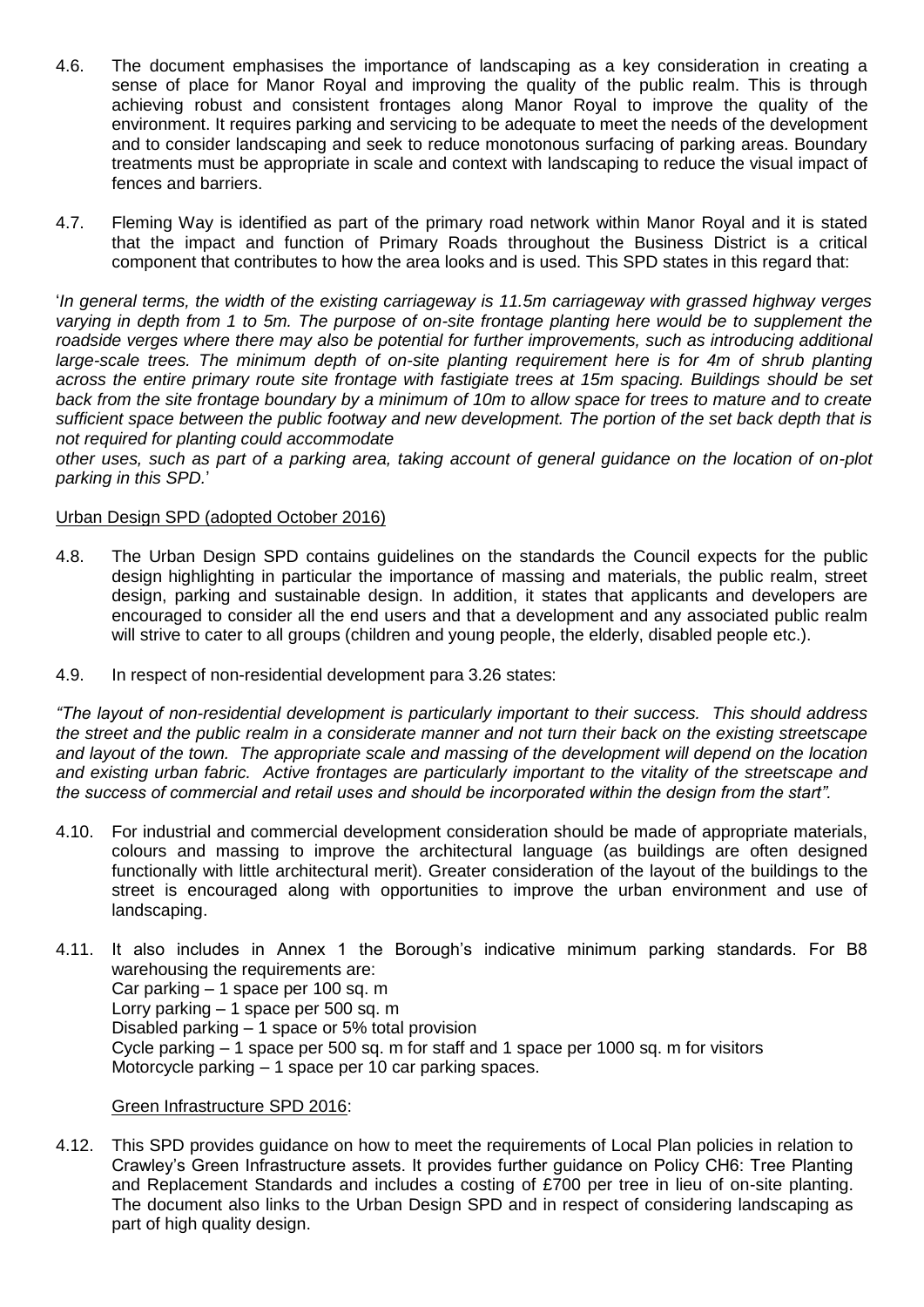# Planning and Climate Change SPD 2016:

4.13. This SPD includes further guidance and justification on sustainability policies within the Local Plan (Policies ENV6, ENV7, ENV8, ENV9 and IN3).

# Developer Contributions Guidance Note (published July 2016)

4.14. This sets out the Council's approach to developer contributions following the introduction of the Community Infrastructure Levy. It provides details of the CIL charges and when S106 contributions will be sought.

# Regulation 123 List (July 2016)

4.15. Regulation 123 of the CIL Regulations requires the council to publish a list of infrastructure that it intends to fund wholly or partly though CIL money. The purpose of the list is to distinguish between those types of infrastructure that the council intends to fund through CIL and those areas where a Section 106 Planning Agreement or S278 Highways Agreement will be sought. This will ensure that that a developer/landowner is not charged twice for the same piece of infrastructure. As set out in the Regulation 123 list, a Manor Royal contribution of £2 per square metre is required.

# **PLANNING CONSIDERATIONS:-**

- 5.1. The main planning issues in the determination of this application are:
	- The principle of development
	- The design and appearance of the proposal, landscaping and impact on street scene and wider area
	- Protected trees, ecology and landscaping
	- Whether development can meet its operational needs including access, impact on highways and parking
	- The impact on amenity of neighbouring properties/occupiers
	- Flood Risk and Drainage
	- **•** Sustainability
	- Air Quality
	- Contaminated Land
	- Developer's contributions
	- Gatwick Airport safeguarding.

# The principle of development

- 5.2. The application site is situated within the Manor Royal Main Employment Area as defined by Local Plan Economic Policies EC1, EC2 and EC3. Policy EC3 places a clear focus on the delivery of business uses in Manor Royal, seeking to protect and reinforce its core business function by promoting development within the B use classes, and encouraging the reuse and intensification of land or buildings within the main employment area.
- 5.3. The proposed development would involve the demolition of the soon to be vacant Virgin Atlantic building (21,030sqm) and its replacement with two warehouse buildings with ancillary offices. These would provide 21,422sqm business floorspace in total, representing a small increase of 392sqm over the existing floorspace on site. In redeveloping the site to provide new warehouse buildings for business use, the application would add to the overall stock and range of premises at Manor Royal, helping to strengthen its offer as a business district.
- 5.4. As the proposed development is for the creation of additional storage and distribution (B8 use class) floorspace, within the Manor Royal employment area, the proposal is considered to accord with Local Plan Policies EC1, EC2 and EC3 and would maintain the provision of land for business uses in Manor Royal. The principle of the development is therefore considered to be acceptable.

#### The design and appearance of the proposal, landscaping and the impact on street scene and wider area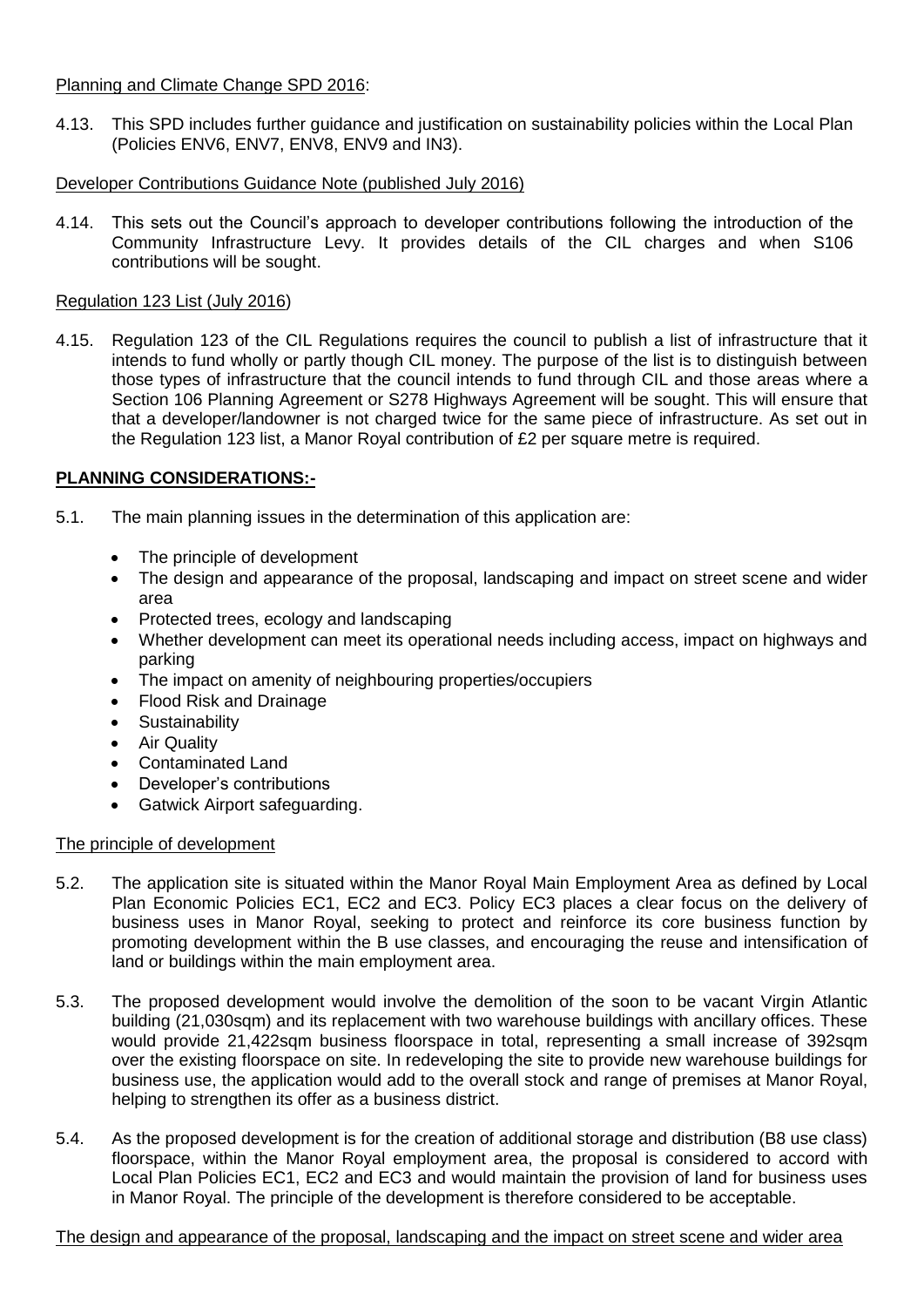- 5.5. Policies CH2, CH3 and EC3 require that all development should contribute positively to the overall setting and environment of Manor Royal through high quality design and landscaping. Policy EC3 specifically makes reference to the Manor Royal Design Guide SPD (MRSPD), and it affords this document significant weight. The design and landscaping of any development at this site would need to be carefully considered at this prominent location, particularly given its extensive and highly visible frontage onto Fleming Way, which is identified in the MRSPD as a Primary Road.
- 5.6. The units are proposed to be set back at 20m from Fleming Way compared to the single existing Virgin Atlantic building, which is currently set back 4m from the road. The MRSPD states that buildings should be set back from the site frontage boundary by a minimum of 10m, and the minimum depth of on-site planting requirement should be 4m of shrub planting across the entire primary route site frontage with fastigiate trees at 15m spacing. The proposal would therefore significantly exceed the recommended 10m level of set back in the MRSPD and would also propose appropriate planting as required by the MRSPD.
- 5.7. The site frontage along Fleming Way measures approximately 250m in width and the proposed two units would span the 226.6m width, leaving a 10.7m gap between them that would provide access to the rear. To the east of Unit 1 there would be a 3.2m gap to the boundary and to the west, unit 2 would leave a 8.7m gap to the western boundary. The proposed units would have a 15.8m maximum height and as a result, at this resultant height and width, the proposal could appear prominent within the streetscene of Fleming Way.
- 5.8. However, the proposed buildings would be setback from Fleming Way by 20m and would introduce a roofline that would vary from 13.7m to 15.8m in height. It is proposed to finish the buildings in composite cladding and there would be variations in the cladding design in the form of pixelated patterning that would fade from dark to light grey. The main entrances and building cores have been positioned onto the prominent returns and would provide architectural articulation to the corners of the buildings. The main entrances and cores of each building would have full height (two storey) curtain wall sections positioned on their western corners, providing focal points and way markers for visitors and staff entering the site. The units would accommodate ancillary office areas at first floor level with rows of windows on the elevations facing Fleming Way. Vertical sections of curtain walling have been proposed within the elevations of both buildings to break up the length of the elevations. The proposed vertical glazing for the transparent curtain walling would be of the same type as the glazing proposed for the offices and entrance foyers.
- 5.9. The proposal, with its combination of landscaping buffer along the frontage at ground level along with full height curtain walls and vertical glazing, materials of varying colours and roof design, is considered to provide interest and active building frontages along Fleming Way. The resulting development would be considered to be acceptable and would not be harmful to the visual amenities of the streetscene, and would therefore be acceptable.
- 5.10. Manor Royal Business Improvement District (BID) in their consultation response commented that there are currently two inter-related projects - the MicroPark Trail Project and Super Hub Bus Stop Project - to enhance the public realm and facilities available to businesses and employees of Manor Royal. The site on Fleming Way outside the application site has been identified as an area that could host both a super hub bus stop, (at the road side), and an "exemplar" micropark. The project had support in principle from the previous owner and there are draft plans to provide these facilities. The project is important to the overall ambition to provide access to decent outdoor space and seating for every employee from any business within a 5 minute walk in this area. This matter has been brought to the attention of the applicants as they included within the application site the private grassed land in front of the Virgin Atlantic building which was part of this project. The applicants have responded that with Virgin disposing of its interest in the site and a new owner looking to bring forward new investment in a B8 development, the practicalities are somewhat altered and the opportunity to deliver the extensive Virgin proposal had gone. However, the applicants have sought to incorporate some of the micropark principles and provided an indicative proposal of the type of landscaping which includes varied seating, public art and additional planting. As this is for illustrative purposes at this stage and discussions are ongoing with the BID to provide an amended proposal. The applicants have agreed to enter into a S106 legal agreement in order that land can be made available to provide the micropark/super hub bus stop if the BID continues with the project. Officers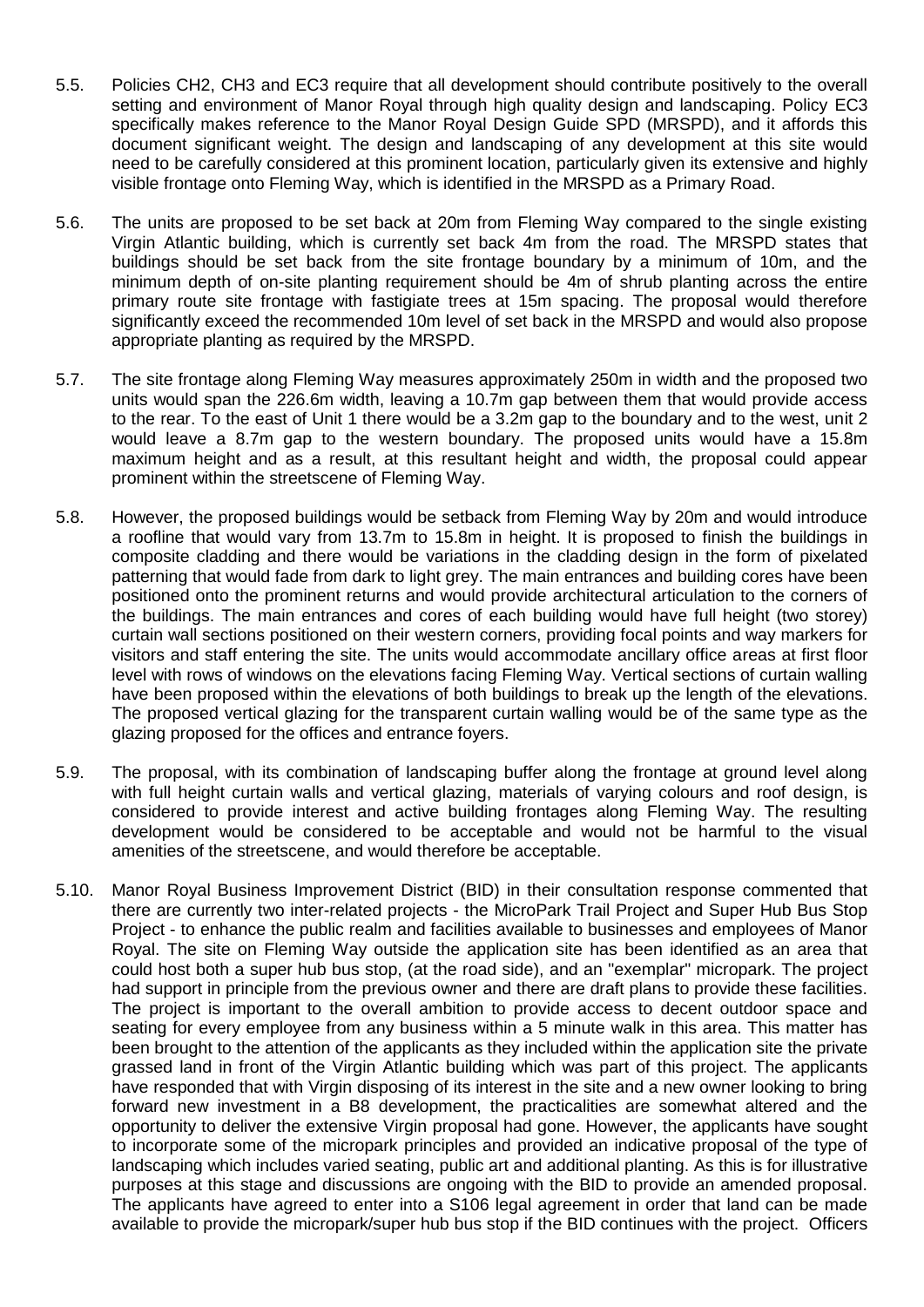note that this indicative proposal appears to provide a more limited area to achieve an 'exemplar' micro-park in this location as required by the BID project which is disappointing and it is considered that the proposals would not contribute to the public realm enhancements and facilities at Manor Royal as successfully as the proposals that had in principle agreement from the previous owners of the site. It is however accepted that the new owners are still engaging with the BID in terms of the provision of some enhanced facilities at this site.

- 5.11. In addition, the site is also within the Long Distance View Splays from Target Hill as identified by the Local Policy CH8. It is not considered that the proposal in this location would obstruct these views, given its two storey height. The Planning Statement states in this regard that: '*having undertaken a walking survey of Target Hill in the winter months when the trees were not in leaf, not only is the application site not visible from view point identified on the proposals map, the application is not visible from any other point on Target Hill due to the woodland and planting density. The environmental protection afforded to Target Hill has been successful in preventing any development of the site and allowed the woodland trees to thrive to such an extent there are now no views of Crawley from this location.'*
- 5.12. Overall, the buildings' siting, design, size, massing and landscaping are considered acceptable within Manor Royal Industrial Estate. The palette of materials is also considered to be acceptable. As a result, the proposal would accord with the relevant policies within the Crawley Borough Local Plan 2015-2030 and the Manor Royal SPD.

#### Protected trees, ecology and landscaping

- 5.13. Local Plan Policies CH2, CH3 and EC3, the Manor Royal SPD and supporting the Public Realm Strategy places considerable emphasis on enhancing private landscaped areas along the road frontages and internally within the sites. At the same, the Manor Royal SPD states that all development proposals on a primary road, such as Fleming Way, should demonstrate how they increase biodiversity and ecological values, through ecological improvements, how they use large specimen trees to match/compliment species in adjoining public realm, how they ensure internal landscape appropriate to adjoining land but ecologically orientated etc. Policy ENV2 states that all development proposals will be expected to incorporate features to encourage biodiversity where appropriate, and where possible enhance existing features of nature conservation value within and around the development.
- 5.14. Overall the site contains 23 individual trees and 5 groups of trees, of which 14 individual trees and 2 groups of trees are protected. The protected trees are situated around the site particularly towards the eastern side and along its northern boundary. A large protected oak tree is located in front of the site, which is proposed to be retained. Further to the north-east of the site, some 150m away, is Rowley Wood Ancient Woodland and Hydehurst Furze an area of woodland that is protected by a Tree Preservation Order. The proposal would involve the loss of six protected trees and 4 unprotected trees, in total 10 trees.
- 5.15. An Arboricultural Impact Assessment and Method Statement, including a Tree Protection Plan, has been submitted that addresses the retention of the trees within the site. To compensate for the loss of the trees and their habitats, the application is also accompanied by a Landscape Strategy and an Ecological Assessment.
- 5.16. The landscaping proposals would include the provision of an extensive buffer to the northern boundary treeline that would both enhance its value as an ecological asset in its own right, as well as strengthening its links with connected Green Infrastructure within the wider area, including pockets of Ancient Woodland and the identified Ancient Hedgerow network. This would be achieved through the planting of native trees, dense scrub and grassland habitats.
- 5.17. Other landscaping measures to be provided on site would include for species-rich boundary hedgerow planting, grassland creation, additional tree planting, shrub planting and the use of Green Roof bike shelters.
- 5.18. The current opportunities for protected species within the site are limited to nesting opportunities for bird species as well as two trees that have been identified to have a low potential to support roosting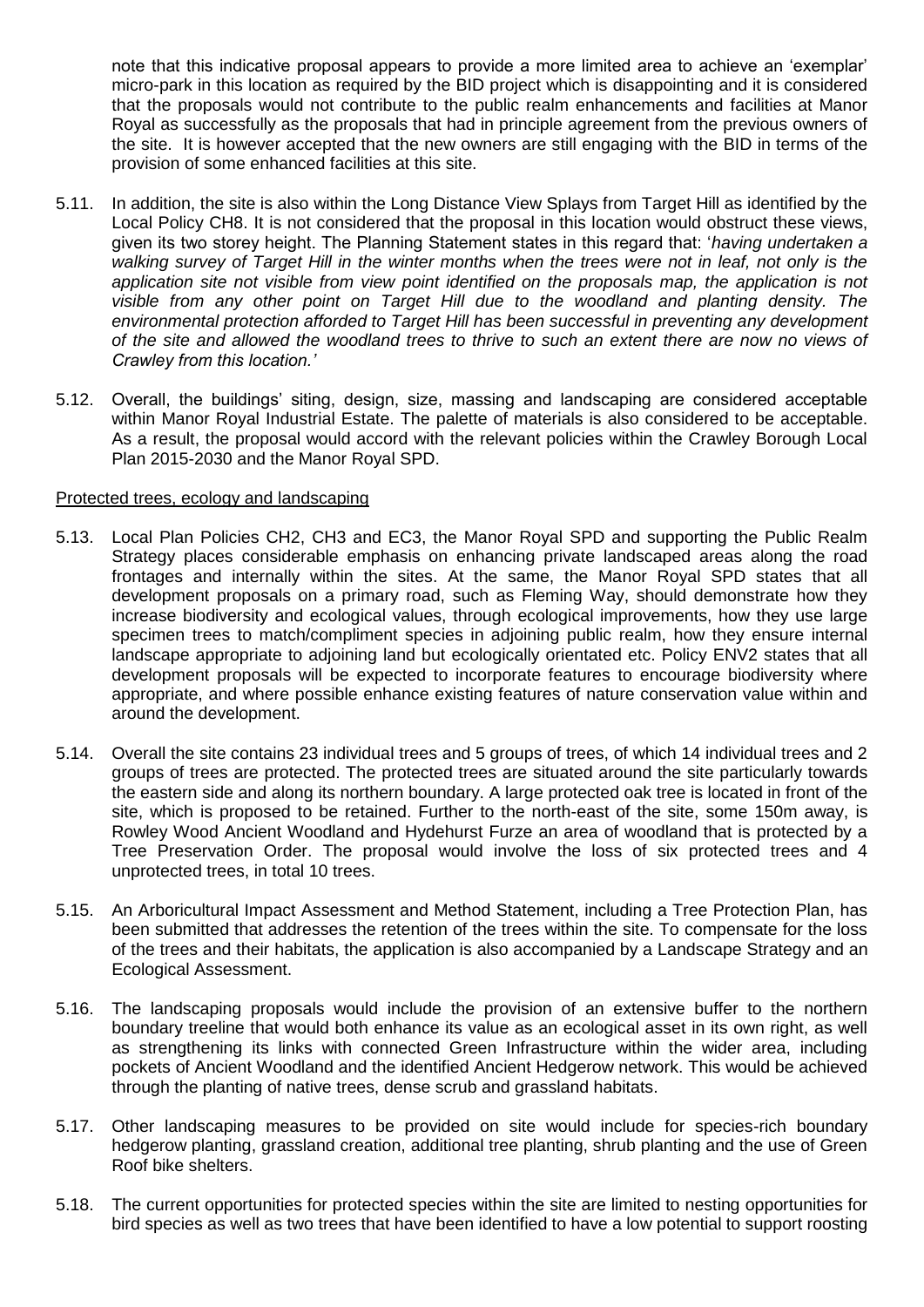bats. No evidence of any other protected or notable species was recorded within the application site. A number of faunal specific ecological enhancements are to be delivered, including for:

i) Bats – New tree / hedgerow planting and enhancement of northern treeline to promote bat dispersal routes between the site and Green Infrastructure within the wider area, implementation of a sensitive lighting scheme, strategic installation of six bat roosting features on suitable trees throughout the site.

ii) Birds – New tree / hedgerow planting, enhancement of retained trees and treelines to ensure a net gain in foraging and nesting habitat targeted at smaller 'garden' birds, strategic installation of eight nesting features across suitable trees throughout the site. Any scrub / tree / suitable building removal should occur outside of the nesting season (i.e. between September to February), however, if any were to occur during the nesting season, a suitably qualified ecologist should be appointed to carry out nesting bird checks within an appropriate timeframe beforehand.

iii) Invertebrates – New tree / hedgerow planting and the use of flowering plant species throughout plot areas, creation of species-rich grassland, inclusion of log-piles to provide new and improved opportunities for invertebrate species.

- 5.19. The Council's Ecology Advisor has no objection and has commented that in the long-term the proposed loss of trees can be compensated for by habitat enhancements. Two conditions in relation to biodiversity protection and mitigation measures, and an enhancement and management plan for biodiversity features are recommended.
- 5.20. The Council's Arboriculture Officer has no objection to the removal of the protected trees T5 & T6, T7-T9 and G1, as it is considered that they have limited amenity to the wider public due to their location behind the existing building and that they do not therefore pose a constraint to this development. The impact of the development, during and post development, on the retained trees would be acceptable, provided all works are in accordance with the submitted Arboricultural Method Statement and Tree Protection Plan. A condition is recommended in this regard.
- 5.21. Overall, given the proposed landscape strategy and proposed ecological enhancements, it is considered that the removal of several protected trees should be balanced against the overall benefits of the development and the proposal is therefore considered to be acceptable and would comply with the relevant Local Plan Policies, and the Manor Royal SPD.

#### Whether development can meet its operational needs including access, impact on highways and parking

- 5.22. Access to the new development is shown at four locations three of which are in their existing locations with one new to be located almost centrally on the frontage of the application site with Fleming Way. The existing access running along the eastern boundary of the site is to be truncated and only used for access to an electricity sub-station.
- 5.23. WSCC Highways has no objection to the proposal and comments that the submitted Road Safety Audit has not identified any road safety-related issues. As the access on the western side of the site (shown as egress-only via existing traffic signals) would now be used for HGVs as well as cars, the signal control equipment would require modification to be able to provide more time to permit HGVs to exit the junction given their length and slower exit time compared to cars. An informative is recommended in this regard relating to requirements to comply with Section 59 of the 1980 Highways Act - Extra-ordinary Traffic. WSCC Highways requested all the additional measures to be included in the finalised Travel Plan that would need to be secured via a S106 legal agreement along with its monitoring fee.
- 5.24. WSCC Highways also commented that the traffic flows to and from the development, taken over the peak-periods as identified in the Transport Assessment would be less than the traffic flows of the existing development when in full use. In addition, it considers that the proposed parking numbers would be acceptable. Overall, WSCC Highways raised no objections to the proposal subject to conditions securing the access, car, lorry and cycle parking, elective vehicle charging parking, turning space and construction management plan along with informatives.
- 5.25. The application site is in a sustainable location, adjacent to the existing bus and cycle facilities on Fleming Way. The majority of Fleming Way is subject to double yellow line waiting restrictions with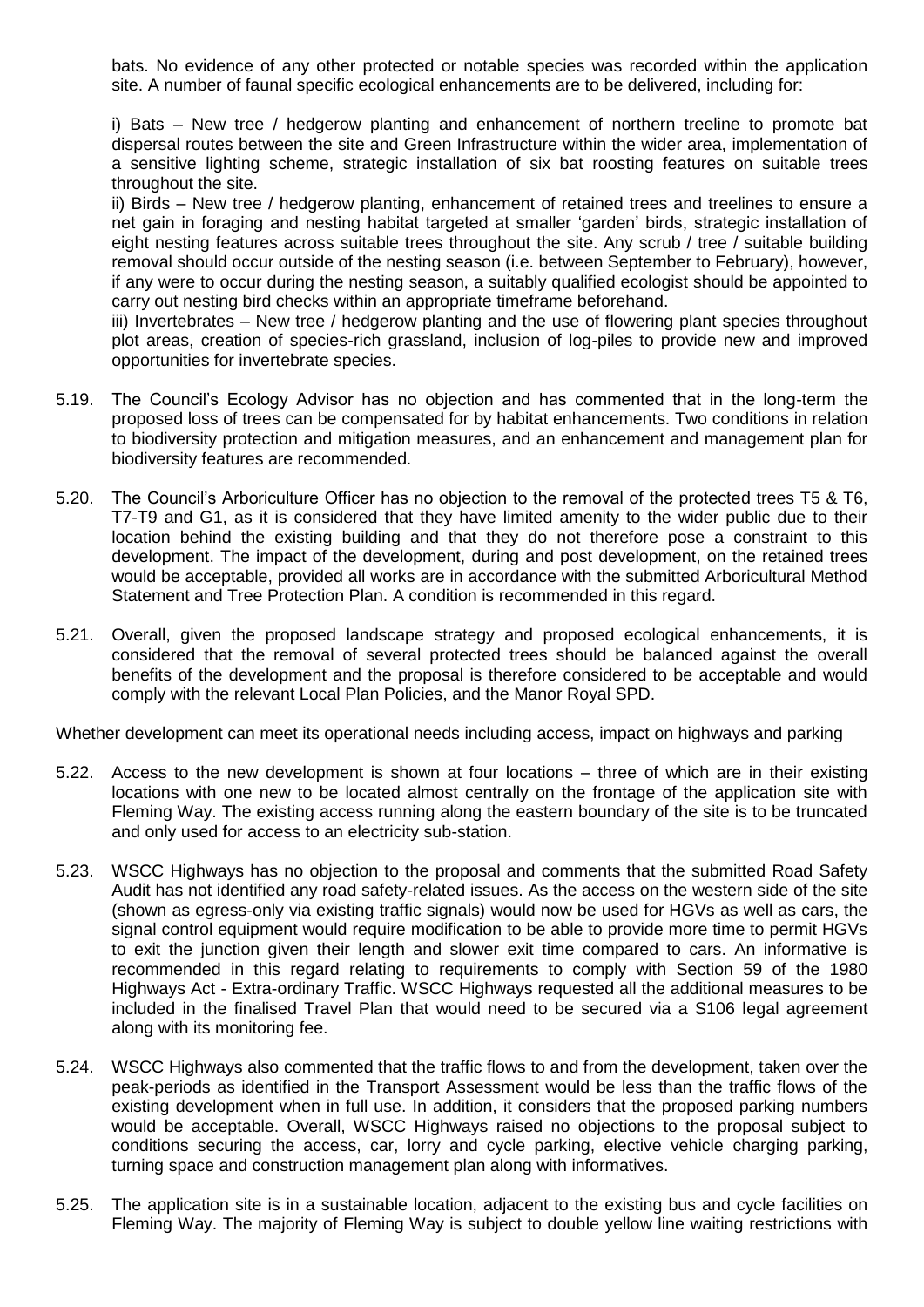very limited on-street parking near the site. The site is also considered to be in a good location to encourage sustainable travel amongst the workforce being readily accessible by Fastway and within acceptable walking distance of local train services. The Manor Royal estate also has a good network of footpaths and crossings to promote sustainable travel. The proposed development is for B8 (storage or distribution) and in terms of car (including disabled), cycle, lorry and motorcycle parking provision meets the Council's adopted minimum parking standards. These are set out in the following table:

| Unit        |                                   | Cycle<br><b>Lorries</b><br>Cars |                         |                  | Motorcycle             |                  |             |                   |
|-------------|-----------------------------------|---------------------------------|-------------------------|------------------|------------------------|------------------|-------------|-------------------|
|             | (1 space per 100sqm)              |                                 | (1 space per 500sqm $-$ |                  | (1 space per 500sqm    |                  | (1 space)   |                   |
|             | Disabled (a minimum of one space  |                                 | 1 space minimum)        |                  | for staff, 1 space for |                  | $minimum+$  |                   |
|             | or 5% of total parking provision) |                                 |                         |                  | 1000sqm for visitors)  |                  | 1 space $/$ |                   |
|             |                                   |                                 |                         |                  |                        |                  |             | 10 <sub>car</sub> |
|             |                                   |                                 |                         |                  |                        |                  |             | parking           |
|             |                                   |                                 |                         |                  |                        |                  |             | spaces)           |
|             | <b>Standards</b>                  | Provision                       |                         | <b>Standards</b> | Provision              | <b>Standards</b> | Provision   |                   |
| 1:8,035     | 81                                | 89                              | 5 disab.                | 16               | 20                     | $16+8=24$        | 30          | 3                 |
| sqm         |                                   |                                 |                         |                  |                        |                  |             |                   |
| 2: 13,387   | 134                               | 115                             | 7 disab.                | 27               | 29                     | $27+14=41$       | 50          | 6                 |
| sqm         |                                   |                                 |                         |                  |                        |                  |             |                   |
| Total:      | 215                               | 216                             |                         | 43               | 49                     | 65               | 80          | 9                 |
| <b>Both</b> |                                   |                                 |                         |                  |                        |                  |             |                   |
| units       |                                   |                                 |                         |                  |                        |                  |             |                   |
| 21,422      |                                   |                                 |                         |                  |                        |                  |             |                   |
| sqm         |                                   |                                 |                         |                  |                        |                  |             |                   |

- 5.26. The proposal would also provide electric vehicle charging points; 16 for Unit 1 and 26 for Unit 2, which is welcomed in future proofing the proposed development to enable it to meet the growing demand for these types of vehicles.
- 5.27. Overall, subject to conditions, the proposal is considered acceptable in transport and highways terms and the proposal would meet the minimum parking standards and its operational requirements in accordance with the relevant Policies and the Urban Design SPD.

#### The impact on amenity of neighbouring properties/occupiers

5.28. The surrounding area is industrial and commercial in its nature and appearance. Immediate neighbours are therefore unlikely to suffer disturbance from the proposal. There are no residential dwellings in the near vicinity, it is therefore considered that the proposed development would not be detrimental to the amenities of neighbouring occupiers.

# Flood Risk and Drainage

- 5.29. The proposed development site is a brownfield site with buildings and the majority of the remaining site area laid to hardstanding. The site is located within Flood Zone 1 and is an area with low potential of flooding. The existing developed site has several surface water drainage connections to Thames Water infrastructure which ultimately connects to Crawters Brook to the east. The submitted Flood Risk Assessment and Drainage Strategy shows that sustainable drainage techniques in the form of below ground attenuation with a restricted discharge to the main Thames Waters sewer would be used to control the flow of surface water out of the site to 50% of the existing brownfield rate.
- 5.30. Thames Water have requested a condition to be attached to confirm that either all surface water network upgrades have been completed or a development and infrastructure phasing plan has been agreed with the LPA and Thames Water, as it appears that network reinforcement works are likely to be required to accommodate the proposed development to avoid flooding and/or potential pollution incidents. The Council's Drainage Officer raised no objection to the proposal and commented that a reduction of 50% from the pre-development surface water flow rate as part of the surface water management plan is acceptable and in line with the WSCC surface water management policy.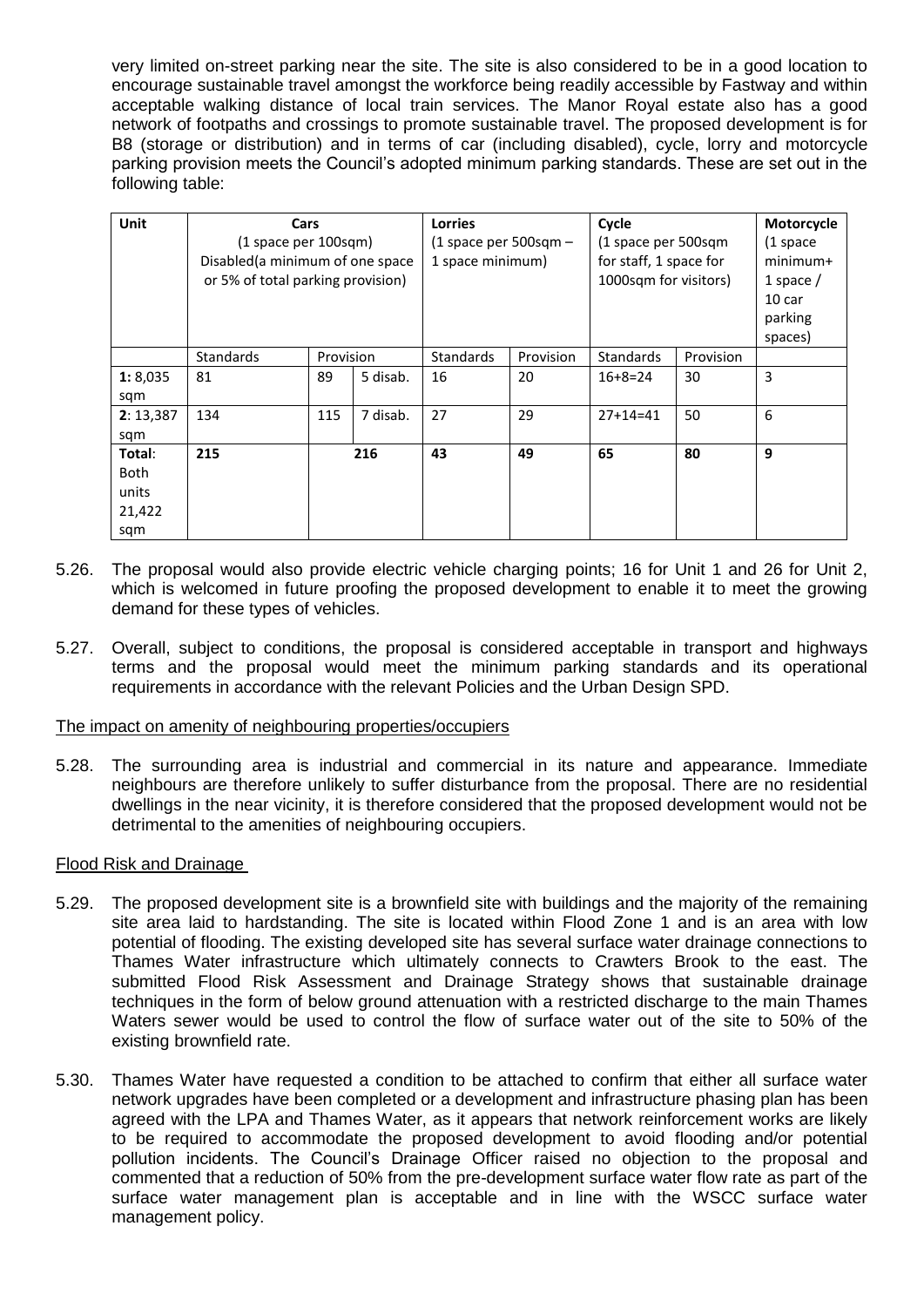5.31. Subject to Thames Water required condition and the implementation condition recommended by the Council's Drainage Officer, it is considered that the proposal would not result in an adverse impact in regard to flood risk or drainage in accordance with Local Plan Policy ENV8.

# **Sustainability**

- 5.32. The proposal is accompanied by an Energy Strategy and a BREEAM Pre-Assessment Document. The Energy Strategy responds to Policies ENV6 and ENV7 in the following terms:
	- Slight improvements to building fabric performance compared with Building Regulations limiting values, and additional improvements compared with Building Regulations standards in respect of air tightness and efficiency of the ventilation services;
	- Energy efficient LED lighting to be installed in the office areas, although seemingly lighting is not to be specified in the warehouse areas as part of the base specification;
	- The development is proposed to be 'future proofed' for connection to a future district energy network through inclusion of:
		- Suitable location for the district energy network to enter the building and connect to a future heat interface unit;
		- Route for the network from the site boundary identified as safeguarded for a future pipework route;
		- These do not appear to be identified in the current drawings.
		- 208kWp of solar photovoltaic provision on the roof, spread across the two buildings;
	- Air source heat pumps are proposed for provision of heating and cooling to the office areas
- 5.33. The strategy is considered acceptable in principle for the purposes of Policies ENV6 and ENV7. The provision of further details regarding the 'future proofing' energy network measures and the solar PV are recommended to be secured by condition.
- 5.34. The BREEAM pre-assessment confirms that a level of performance which meets the ENV6 and ENV9 requirements is being targeted and would be secured via condition.
- 5.35. Overall, the proposal, subject to conditions, is therefore considered to accord with Policies ENV6, ENV9 and ENV7.

# **Air Quality**

- 5.36. The proposal is supported by an Air Quality Assessment that has considered the air quality impacts during the construction and the buildings' subsequent operational phases. The Council's Air Quality officer has no objection and comments that the report found that during the construction phase, dust emissions can be adequately managed by adopting appropriate mitigation measures. A Dust Management Plan has been included in the submitted Construction Management Plan (Appendix C). During the operational phase, the proposed development would generate additional traffic on the local road network. The cumulative effects of developments, even when negligible as the application proposal, may contribute to a creeping baseline which may lead to exceedances in that area. To account for this, an emissions mitigation assessment was carried out to calculate the damage cost due to increased emissions associated with the proposed development and appropriate mitigation to offset this damage. The total cost was calculated as £30,148. This relates to the value of mitigation that should be applied. The Council's Air Quality officer therefore recommended a Dust Management Plan implementation condition and a condition to secure a package of mitigation measures calculated at a value of £30,148. As it is not clear at this stage whether these mitigation measures would all be met on site, and as there is likely to be off site works required ensuring this is provided would need to be secured via a S106 legal agreement. The applicants have agreed to this in principle, but have stated that they would seek to provide these proposed measures on site prior the Planning Committee meeting and this could then potentially be dealt with by a condition. If required, an update will be provided to the Committee.
- 5.37. Overall, subject to conditions/the mitigation that may need to be secured via a legal agreement, the proposal would not result in an adverse impact upon air quality and would therefore accord with Local Plan Policy ENV12.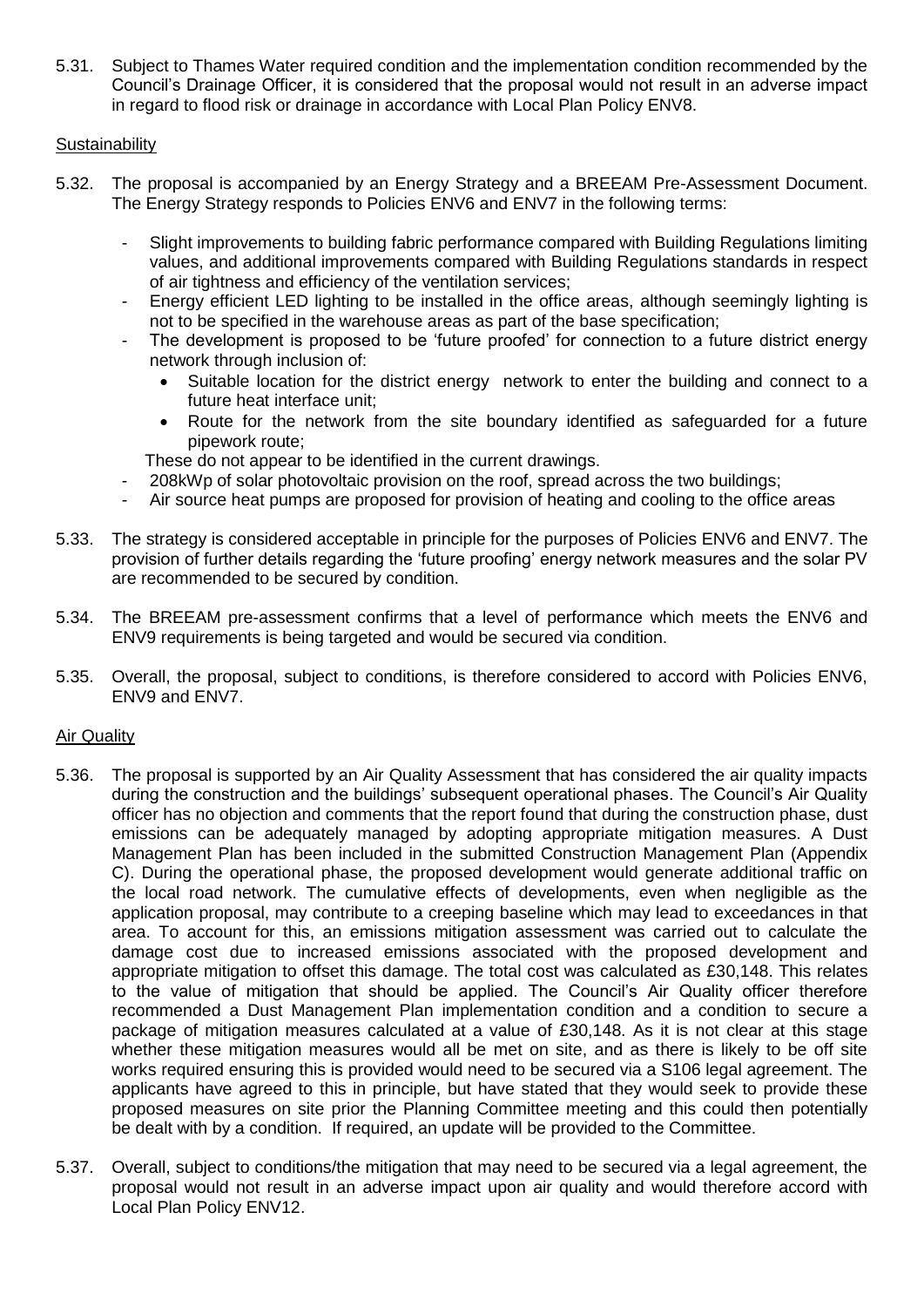# Contaminated Land

- 5.38. The site is on a former works/engineering/industrial ground and is identified as being potentially contaminated. The applicant submitted a Preliminary Risk & Geo-Environmental Assessment and a Remediation and Verification Strategy. The recommendations and analysis of risks and liabilities detailed in the submitted reports are considered acceptable in principle, but both reports state that further investigation is required as some areas of the site were inaccessible. As a result, the Environment Agency raised no objection, but requested conditions relating to 4-stage implementation condition, verification report and an unsuspected contamination condition. The Council's Contaminated Land Officer has no objection to the proposals subject to conditions.
- 5.39. Therefore, the proposal, subject to these conditions, would not result in an adverse impact regarding contamination and is considered acceptable in this regard.

# Developer's contributions

5.40. According to Policy CH6 and Green Infrastructure SPD, payment in lieu (£700 per tree) of the provision for any existing trees lost as a result of the development based on the girth of the trees would be required. Policy CH6 contains details on the calculations for replacement tree planting which are as follows:

|                       | <b>Crawley Local Plan</b> | Application - total |                |  |
|-----------------------|---------------------------|---------------------|----------------|--|
| <b>Trunk Diameter</b> | Nos.<br>οf                | Removed Tree        | Number<br>οf   |  |
| (CMS)<br>@ 1.5m       | replacement               | no.                 | replacement    |  |
| above<br>ground       | trees required            |                     | trees required |  |
| level)                |                           |                     |                |  |
| Less than 19.9        | 1                         | T <sub>23</sub>     | 1              |  |
| 20-29.9               | 2                         | T <sub>22</sub>     | 2              |  |
| 30-39.9               | 3                         | G1, T3              | 6              |  |
| 40-49.9               | 4                         |                     |                |  |
| 50-59.9               | 5                         | T9                  | 5              |  |
| 60-69.9               | 6                         | T6, T7              | 12             |  |
| 70-79.9<br>7          |                           | T1                  | 7              |  |
| $80+$                 | 8                         | T5, T8              | 16             |  |
|                       |                           | <b>Total</b>        | 49             |  |

- 5.41. The proposal would involve the removal of 10 trees, and based on the girth of these trees as shown on the table above, it would require 49 replacement trees. Based on the submitted soft landscaping plans, 28 trees are proposed to be planted the front and north-western corner of the site. Therefore, a contribution for 49-28=21 trees would be required totalling to £14,700 (£700 x 21 trees) as a payment in lieu of this provision. The applicant has agreed to make this contribution towards the cost of purchasing, planting, protecting, establishing and initially maintaining new trees in locations that contribute to the character and appearance of Crawley. This would be secured through a S106 legal agreement.
- 5.42. Regarding the Manor Royal contribution, the proposal would result in a 392sqm net gain of business floorspace which would amount to a contribution of £784. The applicant has agreed to this contribution which would be secured via a S106 legal agreement.

#### Gatwick Airport safeguarding

5.43. Gatwick Airport Safeguarding and NATS have both commented on the application. NATS has no objection. GAL Safeguarding has no objection, subject to conditions to address: the implementation of the Bird Hazard Management Plan, submission of a detailed landscaping scheme to ensure that the amount of be fruit/berry bearing species would not exceed 40% of the total planting, submission of details for the PV, and a cranes informative. All these conditions are recommended accordingly.

# **CONCLUSIONS:-**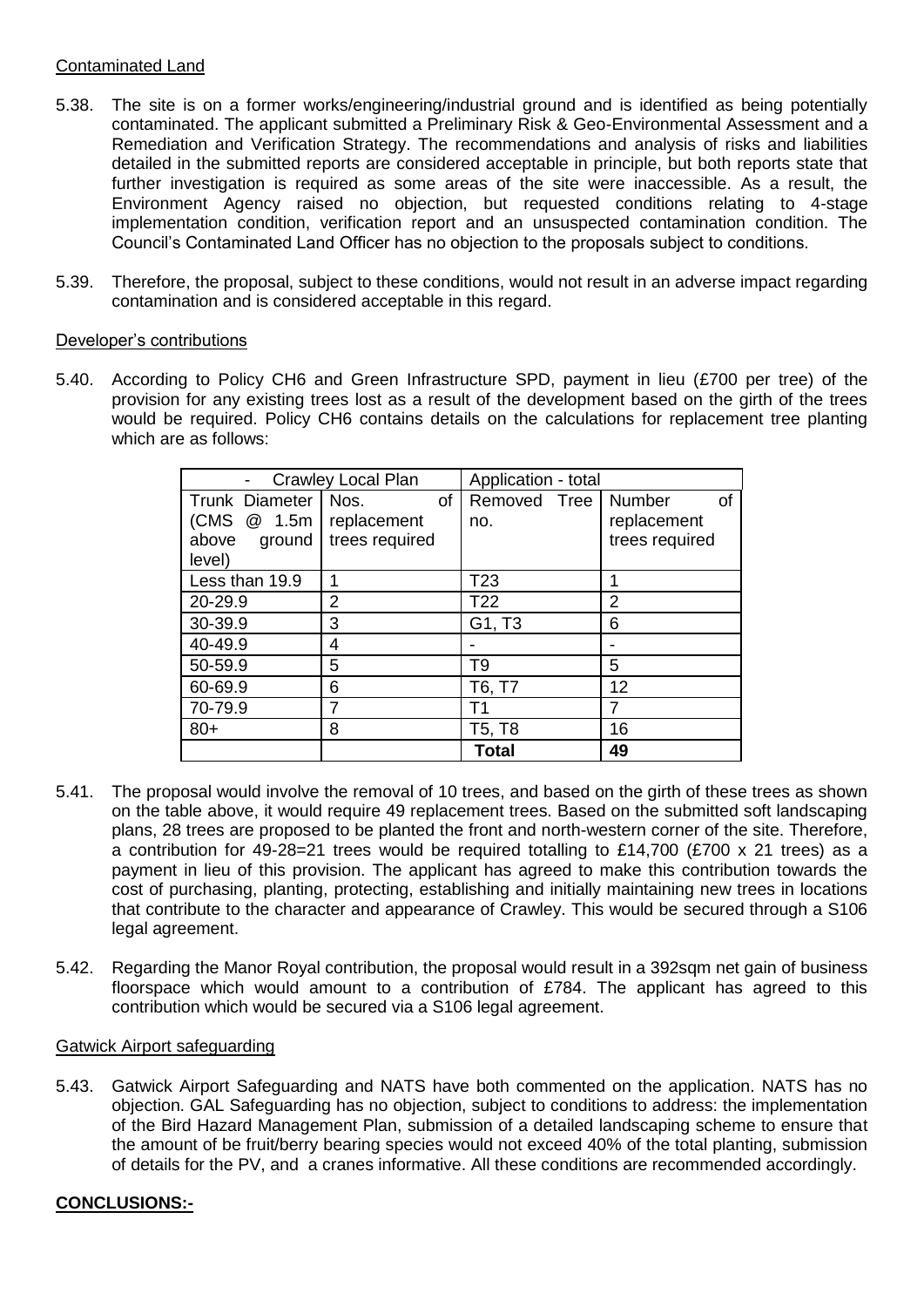- 6.1. The use of the site is in principle supported by Local Plan policies and would have a potentially positive impact in terms of the local economy. The buildings' design, size, massing, materials and landscaping would be considered acceptable within Manor Royal. Given the proposed landscape strategy and proposed ecological enhancements, it is considered that the removal of several protected trees would be balanced against the overall benefits of the development. The proposal is therefore considered to be, on balance, acceptable in this regard. The operational needs of the site in terms of access, car, lorry, cycle and motorcycle parking can be met, and the Local Highway Authority have confirmed there are no objections in terms of impact upon road capacity or highway safety. The proposals relating to drainage, air quality, and contaminated land would also be acceptable, subject to conditions, and the sustainability measures would provide a BREEAM excellent rating for water and energy credits.
- 6.2. Subject to the completion of the S106 legal agreement for i) off-site infrastructure requirements due to the shortfall in replacement tree planting, ii) for Manor Royal contribution, iii) provision within the site to contribute for the inter-related MicroPark Trail and Super Hub Bus Stop Project, iv) Travel Plan and its monitoring fee, v) Air Quality Mitigation it is considered that the proposal would accord with the relevant sections of the NPPF the relevant policies of the Local Plan 2015-2030 and relevant Supplementary Planning Guidance. On this basis it is recommended that planning permission be granted.

# **RECOMMENDATION RE: CR/2021/0248/FUL**

**PERMIT** - Subject to the conclusion of a Section 106 legal agreement, and subject to the following conditions:-

- 1. The development hereby permitted shall be begun before the expiration of 3 years from the date of this permission. REASON: To comply with Section 91 of the Town & Country Planning Act 1990.
- 2. The development hereby permitted shall not be carried out other than in accordance with the approved plans as listed below save as varied by the conditions hereafter: (Drawing numbers to be added) REASON: For the avoidance of doubt and in the interests of proper planning.
- 3. The Units hereby permitted shall be used solely for the purposes of Use Class B8 (Storage or Distribution) and not for any other use as defined by the Town and Country Planning (Use Classes) Order 1987 (as amended), without the prior written consent of the Local Planning Authority REASON: To ensure that there is adequate parking and servicing provision on the site to reflect the use in accordance with Policies IN3, IN4 and CH3 of the Crawley Borough Local Plan 2015 - 2030 and the Urban Design Supplementary Planning Document.
- 4. With the exemption of demolition, site preparation, drainage, foundation and structural works, development shall not commence unless and until a schedule of materials and finishes, including samples of such materials and finishes, to be used for external walls and roofs of the proposed building, including the glazing and cladding have been submitted to and approved by the Local Planning Authority. The development shall thereafter only be constructed in accordance with the approved materials.

REASON: To enable the Local Planning Authority to control the development in detail in the interests of amenity in accordance with Policy CH3 of the Crawley Borough Local Plan 2015-2030.

5. With the exemption of demolition, site preparation, drainage, foundation and structural works, development shall not commence unless and until precise details (including a 1:20 section of the glazing details), showing the ground and 1st floor window profiles, main entrance door fenestration profiles including surrounding details for the south, east and west elevations have been submitted to and been approved in writing by the Local Planning Authority. The development shall be implemented in accordance with the agreed details.

REASON: To control the development in detail and to ensure a high quality development in accordance with policies CH2 and CH3 of the Crawley Borough Local Plan 2015-2030.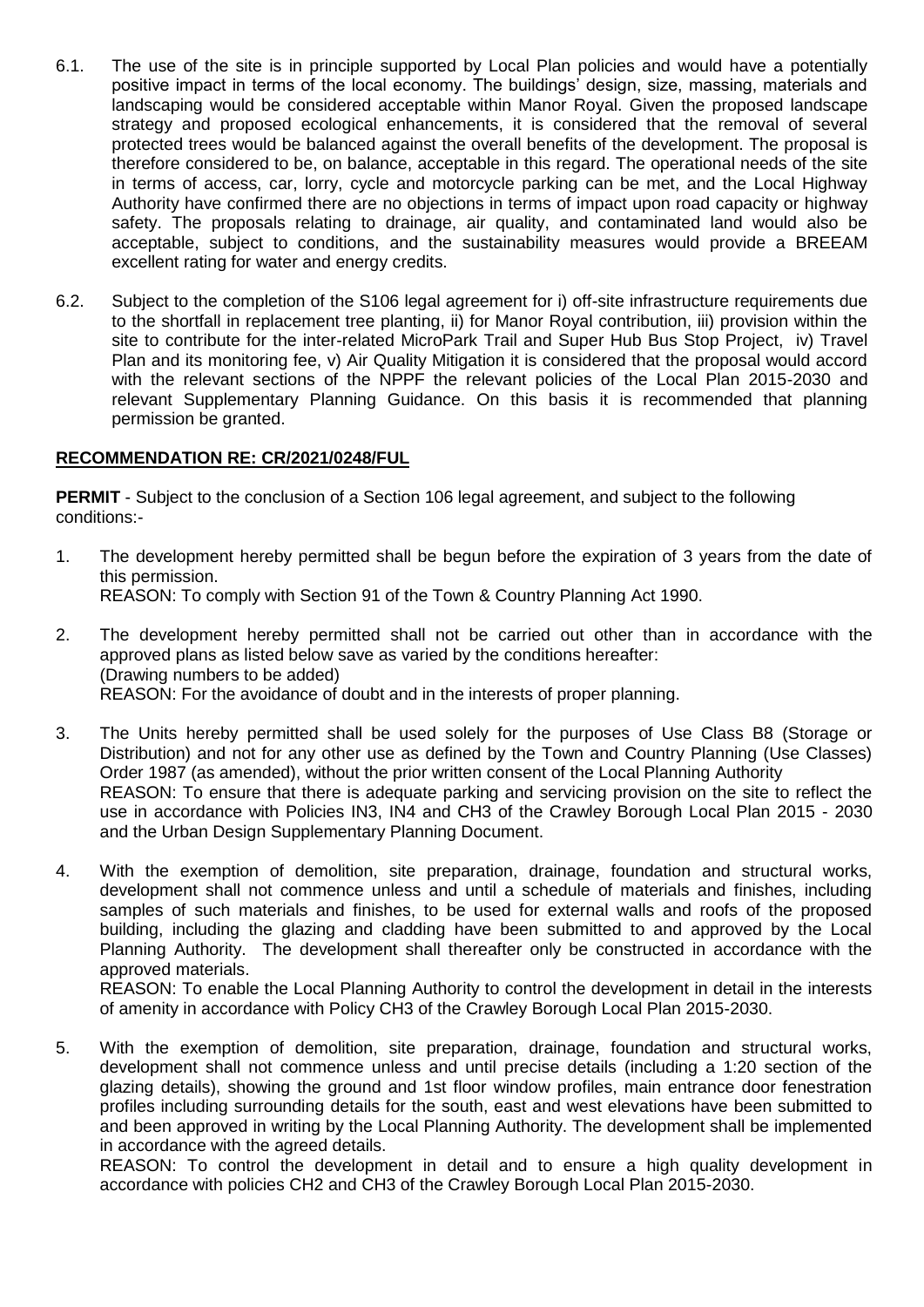6. Before any work for the implementation of this permission commences, detailed plans and particulars of the land levels and the finished floor levels of the buildings shall be submitted to and approved in writing by the Local Planning Authority, and the development shall be constructed in accordance with the approved levels. REASON: To enable the Local Planning Authority to control the development in detail in the interests of amenity in accordance with Policy CH3 of the Crawley Borough Local Plan 2015-2030.

Reason for pre-commencement: This condition is required pre-commencement as it relates to how the site layout and building will be constructed.

7. The development, including works of demolition, hereby permitted shall be carried out in accordance with the Construction Management Plan (CMP), including the Dust Management Plan (Appendix C), Revision 5 dated May 2021, submitted with the application. The approved CMP shall be implemented and adhered to throughout the entire demolition and construction period.

REASON: In the interests of highway safety and the amenities of the area in accordance with Policy CH3 and IN3 of the Crawley Borough Local Plan 2015 - 2030.

- 8. Prior to the first occupation of Unit 1 or Unit 2, the vehicular accesses onto Fleming Way serving the unit shall be constructed in accordance with the approved site drawings including all necessary changes to the existing traffic signals as agreed in the S278 agreement. REASON: In the interests of road safety in accordance with Policy IN3 of the Crawley Borough Local Plan 2015-2030.
- 9. Prior to the first occupation of Unit 1 or Unit 2, the vehicle turning space serving the unit shall be constructed in accordance with the approved plans and shall be retained for the life of the development unless otherwise approved in writing by the Local Planning Authority. REASON: To ensure that adequate and satisfactory provision is made for the manoeuvring of vehicles clear of all highways in accordance with Policies CH3 and IN3 of the Crawley Local Plan 2015-2030.
- 10. Prior to the first occupation of Unit 1 or Unit 2, the car and lorry parking serving the unit shall be constructed in accordance with the approved plans. Once provided the spaces shall thereafter be retained at all times for their designated purpose. REASON: To ensure that adequate and satisfactory provision is made for the parking and manoeuvring of vehicles clear of all highways in accordance with Policies CH3 and IN4 of the Crawley Local Plan 2015-2030, and the parking standards set out in the Urban Design SPD 2016.
- 11. Prior to the first occupation of Unit 1 or Unit 2, plans and elevational details shall be submitted to and been approved in writing by the Local Planning Authority for:
	- (i) green roofed sheltered cycle parking spaces,
	- (ii) details of the storage of refuse / recycling provision
	- (iii) details of the substation and transformer plants.

The agreed details must be laid out and available prior to first occupation of either unit and retained for the life of the development unless otherwise approved in writing by the Local Planning Authority.

REASON: In the interests of visual amenity and to ensure the operational and servicing requirements of the development are met in accordance with policy CH3 of the Crawley Borough Local Plan 2015- 2030.

12. Prior to the first occupation of Unit 1 or Unit 2, Electric Vehicle Charging spaces serving that unit shall be provided in accordance with plans and details that have been submitted to and been approved in writing by the Local Planning Authority. The development shall thereafter be implemented in accordance with the approved details prior to occupation and thereafter retained.

REASON: To provide EVC charging points to support the use of electric vehicles in accordance with national sustainable transport policies.

- 13. No development approved by this planning permission shall commence until a strategy to deal with the potential risks associated with any contamination of the site has been submitted to, and approved in writing by, the Local Planning Authority. This strategy will include the following components:
	- 1. A preliminary risk assessment which has identified:
	- all previous uses;
	- potential contaminants associated with those uses;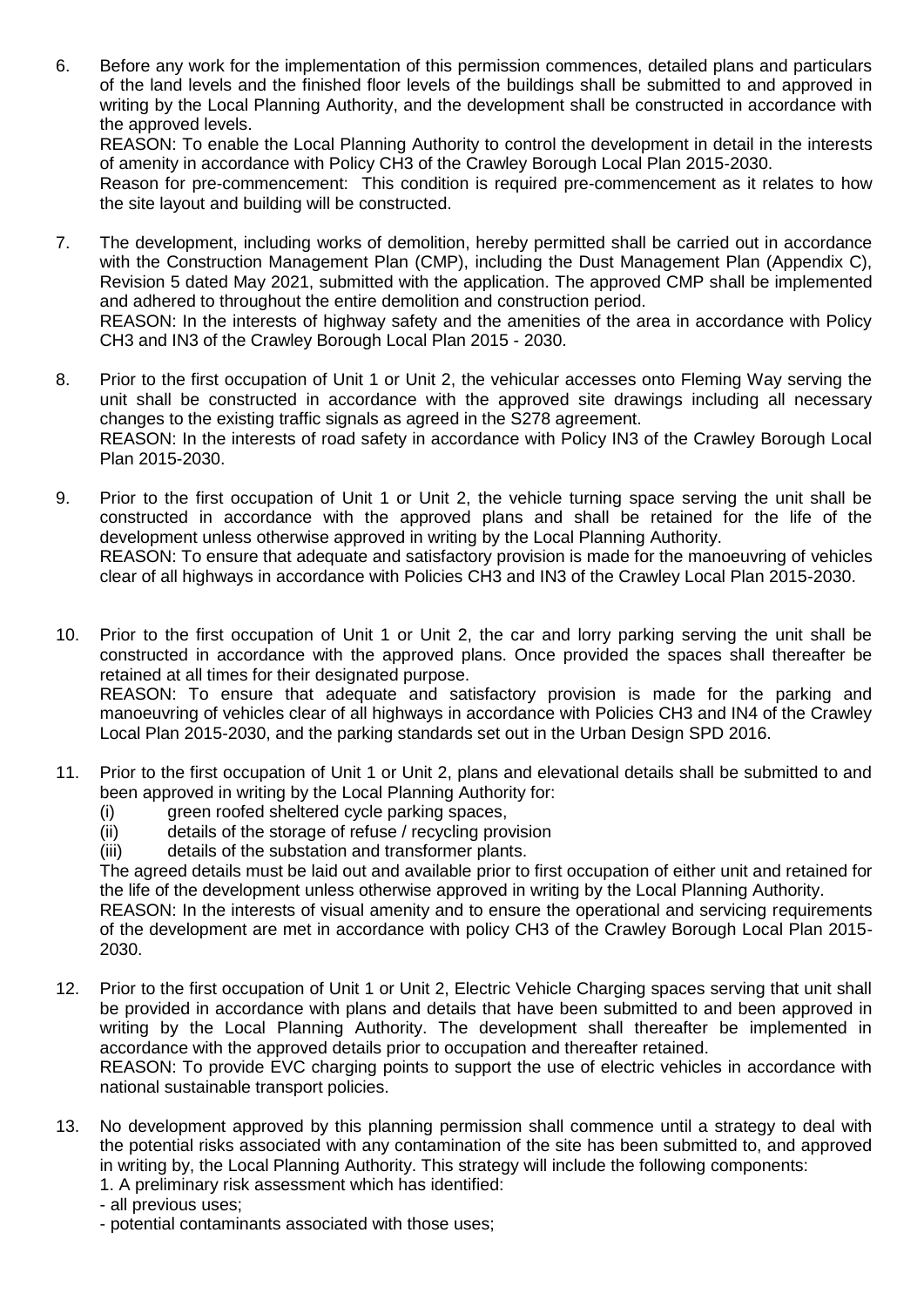- a conceptual model of the site indicating sources, pathways and receptors; and
- potentially unacceptable risks arising from contamination at the site.

2. A site investigation scheme, based on (1) to provide information for a detailed assessment of the risk to all receptors that may be affected, including those off site.

3. The results of the site investigation and the detailed risk assessment referred to in (2) and, based on these, an options appraisal and remediation strategy giving full details of the remediation measures required and how they are to be undertaken.

4. A verification plan providing details of the data that will be collected in order to demonstrate that the works set out in the remediation strategy in (3) are complete and identifying any requirements for longer-term monitoring of pollutant linkages, maintenance and arrangements for contingency action. Any changes to these components require the written consent of the local planning authority. The scheme shall be implemented as approved.

REASON: The proposed site is on a former works/engineering/industrial ground with risk of contamination on the site and to ensure that the development does not contribute to, or is not put at unacceptable risk from, or adversely affected by, unacceptable levels of water pollution or contaminated land in accordance with Policy ENV10 of Crawley Borough Local Plan 2015-2030 and with paragraph 170 of the National Planning Policy Framework.

Reason for pre-commencement: This condition is required pre-commencement as it relates to how contamination will be investigated and remediated during construction and then during operation.

14. Prior to the first occupation of Unit 1 or Unit 2, a verification report demonstrating the completion of works set out in the approved remediation strategy and the effectiveness of the remediation shall be submitted to, and been approved in writing, by the Local Planning Authority. The report shall include results of sampling and monitoring carried out in accordance with the approved verification plan to demonstrate that the site remediation criteria have been met.

REASON: The proposed site is on a former works/engineering/industrial ground with risk of contamination on the site and to ensure that the site does not pose any further risk to human health or the water environment by demonstrating that the requirements of the approved verification plan have been met and that remediation of the site is complete in accordance with Policy ENV10 of Crawley Borough Local Plan 2015-2030 and with paragraph 170 of the National Planning Policy Framework.

15. If, during development, contamination not previously identified is found to be present at the site then no further development (unless otherwise agreed in writing with the Local Planning Authority) shall be carried out until a remediation strategy detailing how this contamination will be dealt with has been submitted to and approved in writing by the Local Planning Authority. The remediation strategy shall be implemented as approved.

REASON: To ensure that the development does not contribute to, or is not put at unacceptable risk from, or adversely affected by, unacceptable levels of water pollution from previously unidentified contamination sources at the development site in line with Policy ENV10 of Crawley Borough Local Plan 2015-2030 and paragraph 170 of the National Planning Policy Framework.

16. Prior to the first occupation of Unit 1 or Unit 2, confirmation shall be provided that either:

- all surface water network upgrades required to accommodate the additional flows from the development have been completed; or

- a development and infrastructure phasing plan has been agreed with the Local Planning Authority in consultation with Thames Water to allow development to be occupied. Where a development and infrastructure phasing plan is agreed no occupation shall take place other than in accordance with the agreed development and infrastructure phasing plan.

REASON: Network reinforcement works are likely to be required to accommodate the proposed development. Any reinforcement works identified will be necessary in order to avoid flooding and/or potential pollution incidents in accordance with Policy ENV8 of Crawley Borough Local Plan 2015- 2030.

17. The development hereby permitted shall be implemented and thereafter maintained and managed in accordance with the Flood Risk Assessment and Drainage Strategy provided by Burrows Graham Limited and dated March 2021, including a reduction of 50% of the pre development surface water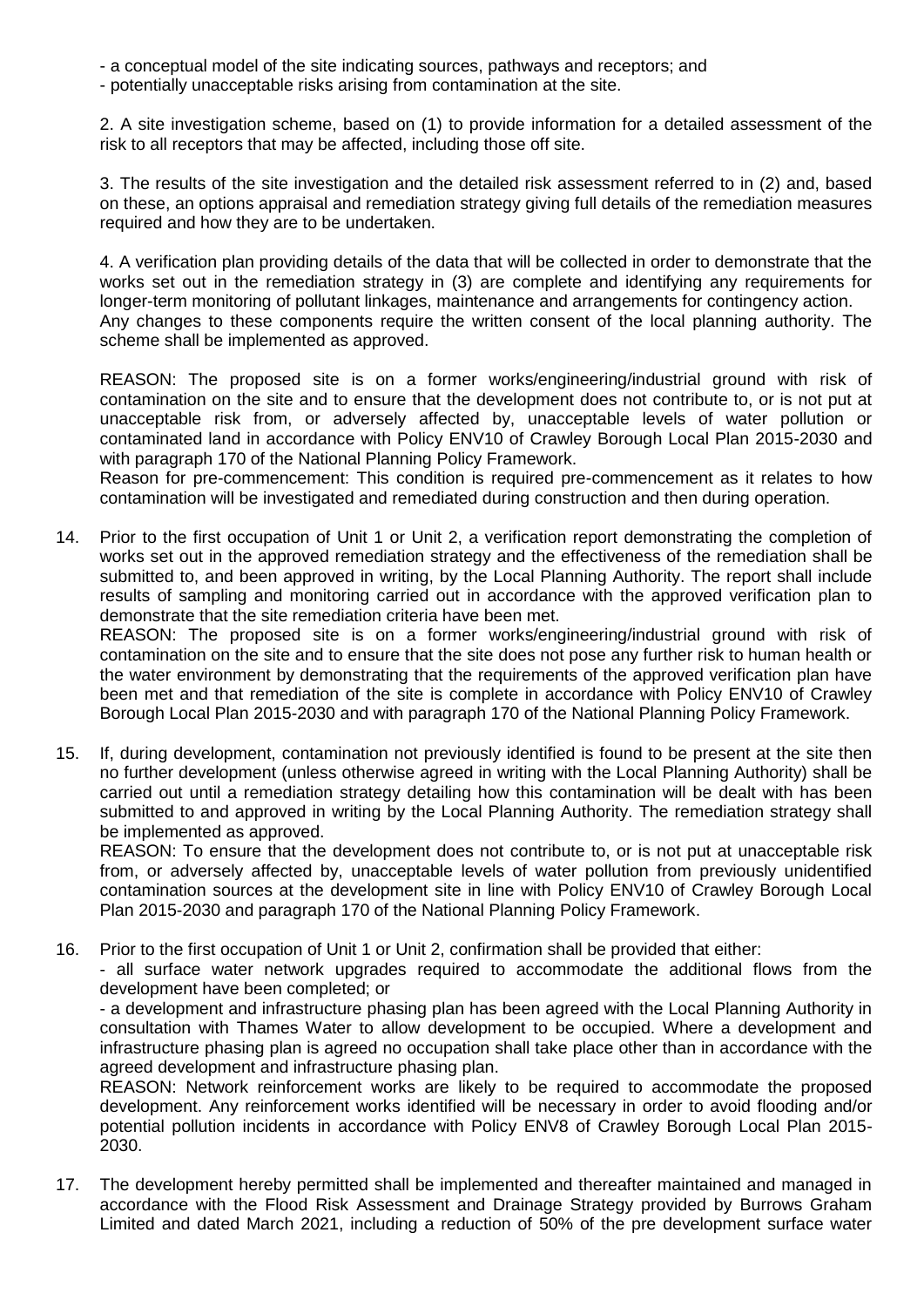flow rate as part of the surface water management plan, unless otherwise agreed in writing by the Local Planning Authority.

REASON: This is a major development and the performance of the drainage system must be future proofed to avoid flooding within the development and subsequent flood risk to other areas close to the development site in accordance with Policy EN8 of the Crawley Borough Local Plan 2015 - 2030.

18. The Bird Hazard Management Plan dated March 2021 Version 2 shall be implemented as approved upon completion of the roofs and shall remain in force for the life of the buildings. No subsequent alterations to the plan are to take place unless first submitted to and approved in writing by the Local Planning Authority.

REASON: It is necessary to manage the roofs in order to mitigate bird hazard and avoid endangering the safe movements of aircraft and the operation of Gatwick Airport through the attractiveness of birds in accordance with Policy IN1 of the Crawley Borough Local Plan 2015-2030.

19. No solar panels (photovoltaics) referred to in the submitted Energy Strategy dated March 2021 shall be installed until full details have been submitted to and been approved in writing by the Local Planning Authority. No subsequent alterations to the approved schemes are to take place unless submitted to and approved in writing by the Local Planning Authority. The scheme shall be implemented as approved.

REASON: To ensure the development does not endanger the safe movement of aircraft or the operation of Gatwick Airport through interference with communication, navigational aids and surveillance equipment and glare issues and in the interests of environmental sustainability, In accordance with Policies IN1 and ENV6 of the Crawley Borough Local Plan 2015-2030 and the Planning and Climate Change Supplementary Planning Document.

- 20. Within six months of the occupation of Unit 1 or Unit 2 hereby permitted, a post-construction report shall be submitted to and agreed in writing by the Local Planning Authority, verifying that that Unit has achieved the minimum Energy and Water standards for BREEAM 'Excellent'. REASON: In the interests of sustainable design and efficient use of water resources in accordance with Policies ENV6 and ENV9 of the Crawley Borough Local Plan 2015-2030 and the Planning and Climate Change Supplementary Planning Document.
- 21. Before above ground commencement, excluding demolition works and site preparation, details of the provisions referred to in the submitted Energy Strategy dated March 2021, to facilitate the connection of the development to a future District Energy Network in the vicinity, shall be submitted to and agreed in writing by the Local Planning Authority. The development shall be implemented in accordance with the agreed details.

REASON: In the interests of environmental sustainability, in accordance with Policy ENV7 of the Crawley Borough Local Plan 2015-2030 and the Planning and Climate Change Supplementary Planning Document.

22. No development shall commence, including any works of demolition, until the following details have been submitted to, and approved by, the Local Planning Authority:

Details of biodiversity protection and mitigation measures to be implemented during site clearance, demolition and construction including measures to protect the adjacent tree belt from glare and significant increases in lux levels which could adversely impact bats and other nocturnal animals (these measures may be integrated into a construction environmental management plan). The approved details shall be implemented in full unless otherwise approved in writing by the local planning authority.

REASON: To ensure that the proposals avoid adverse impacts on protected and priority species and contribute to a net gain in biodiversity, in accordance with policies ENV2 of the Crawley Borough Local Plan 2015-2030 and paragraph 175 of the NPPF.

Reason for pre-commencement: This condition is required pre-commencement as it relates to how the building work will be managed during demolition and construction to protect protected and priority species.

23. Prior to the first occupation of Unit 1 or Unit 2, an enhancement and management plan for biodiversity features, which may be integrated with a landscape management plan, setting out aims, objectives initial enhancements, ongoing management operations, initial five-year action plan, details of responsibility for implementation, and, provision for review and updating shall be submitted to and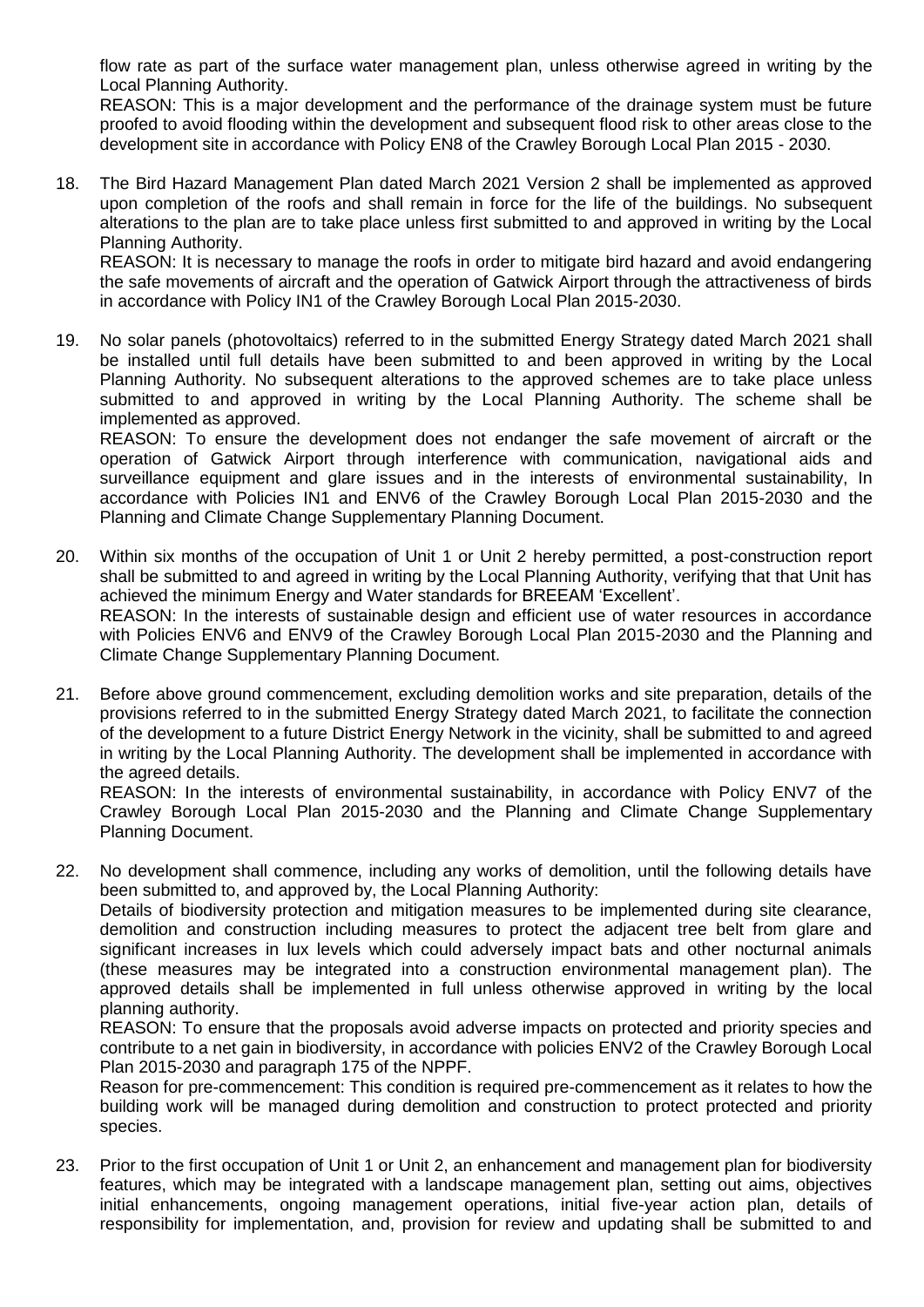approved by the Local Planning Authority. The approved details shall be implemented in full, including on site completion of initial biodiversity enhancements prior to first occupation, unless otherwise approved in writing by the Local Planning Authority.

REASON: To ensure that the proposals avoid adverse impacts on protected and priority species and contribute to a net gain in biodiversity, in accordance with policies ENV2 of the Crawley Borough Local Plan 2015-2030 and paragraph 175 of the NPPF.

24. The development hereby permitted shall be carried out in accordance with the Arboricultural Impact & Method Statement and its Tree Protection Plan provided by RammSanderson dated March 2021 submitted with the application. The tree protection measures as set out within the report must be implemented prior to the commencement of the development and thereafter maintained for the duration of the construction works.

REASON: To ensure that the protected trees are not compromised during the construction of the development in accordance with Policies CH2 and CH3 of the Crawley Borough Local Plan 2015 - 2030.

25. No above ground development shall take place, excluding any works of demolition, unless and until full details of hard and soft landscaping works have been submitted to and approved in writing by the Local Planning Authority.

These details shall also include:

- Grassed areas
- The species, number and spacing of trees and shrubs

The approved details of the landscaping shall be carried out in the first planting and seeding season, following the first occupation of either building or the completion of the development, whichever is the sooner, and any trees or plants which, within a period of five years from the completion of development die, are removed or become seriously damaged or diseased, shall be replaced in the next planting season with other of similar size and species, unless the Local Planning Authority gives written consent to any variation. No subsequent alterations to the approved landscaping scheme are to take place unless submitted to and approved in writing by the Local Planning Authority. The scheme shall be implemented as approved.

REASON: To avoid endangering the safe movement of aircraft and the operation of Gatwick Airport through the attraction of birds and an increase in the bird hazard risk of the application site in accordance with Policy IN1 of the Crawley Borough Local Plan 2015-2030, and in the interests of the amenity and of the environment of the development in accordance with Policy CH3 of the Crawley Borough Local Plan 2015 - 2030.

26. Prior to the first occupation of Unit 1 or Unit 2, a Landscape Management Plan which covers a period of no less than 15 years shall be submitted to and approved in writing by the Local Planning Authority. The landscape management plan shall include a programme for implementation, long term design objectives, long term management responsibility and maintenance schedules for all landscaped areas. The development shall be carried out in accordance with the approved details.

REASON: In the interests of visual amenity of the area in accordance with Policy CH3 of the Crawley Borough Local Plan and the Manor Royal SPD.

**Informatives** 

- 1. Given the nature of the proposed development it is possible that a crane may be required during its construction. We would, therefore, draw the applicant's attention to the requirement within the British Standard Code of Practice for the safe use of cranes, for crane operators to consult the aerodrome before erecting a crane in close proximity to an aerodrome. Gatwick Airport requires a minimum of four weeks' notice. For crane queries/applications please email: lgwcranes@gatwickairport.com. Details of the crane process can be found in CAP1096 'Guidance to Crane Operators on Aviation Lighting and Notification' available at www.caa.co.uk.
- 2. The applicant is advised to enter into a Section 59 Agreement under the 1980 Highways Act, to cover the increase in extraordinary traffic that would result from construction vehicles and to enable the recovery of costs of any potential damage that may result to the public highway as a direct consequence of the construction traffic. The Applicant is advised to contact the Highway Officer (01243 642105) in order to commence this process.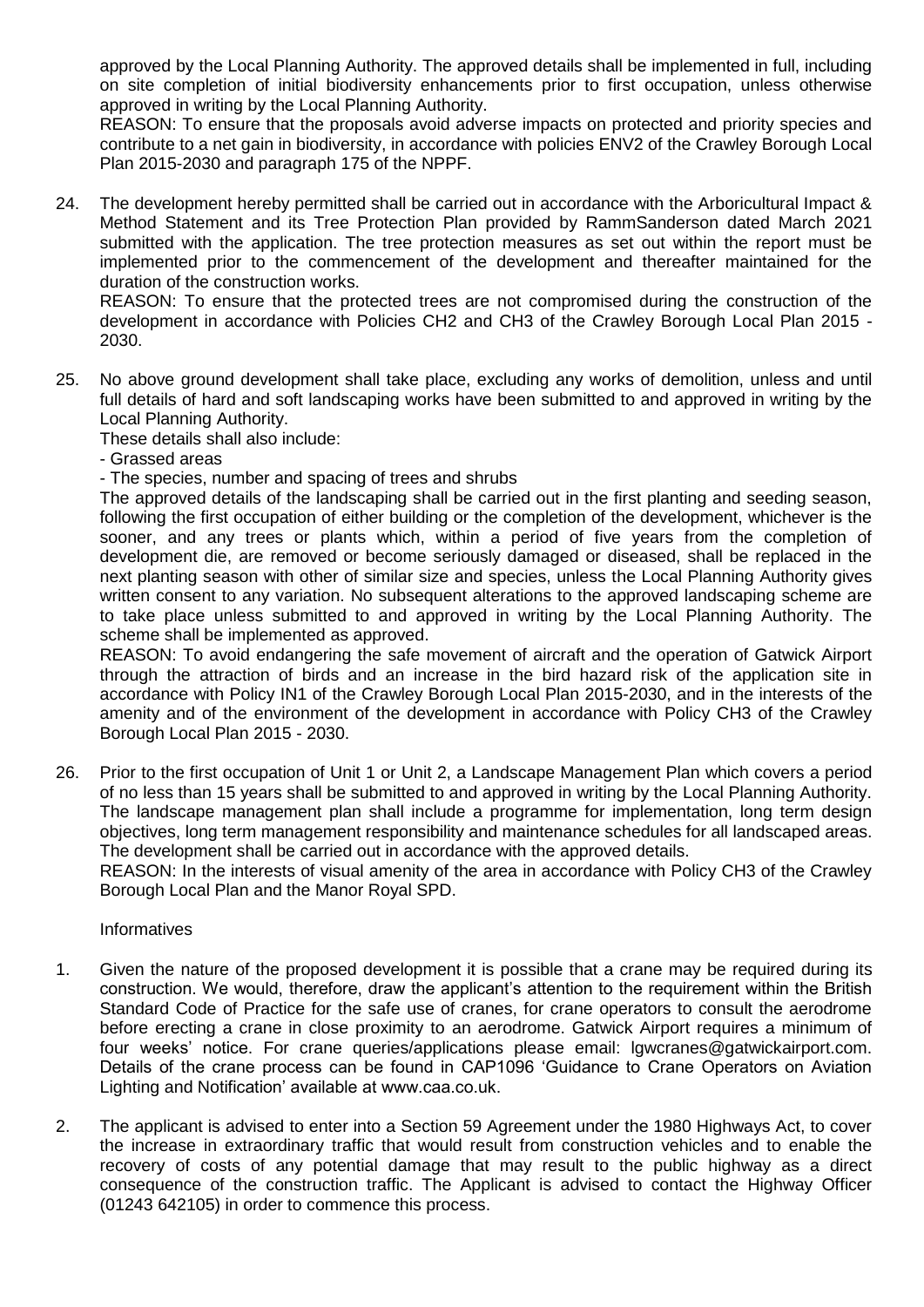- 3. The applicant is required to obtain all appropriate S38/278 consents from West Sussex County Council, as Highway Authority, to cover all off-site highway works. The applicant is requested to contact The Implementation Team Leader (01243 642105) to commence this process. The applicant is advised that it is an offence to undertake any works within the highway prior to the agreement being in place. The applicant is advised that it is an offence to undertake any works within the highway prior to the agreement being in place.
- 4. The applicant is advised of the requirement to enter into early discussions with and obtain the necessary licenses from the Highway Authority to cover any temporary construction related works that will obstruct or affect the normal operation of the public highway prior to any works commencing. These temporary works may include, the placing of skips or other materials within the highway, the temporary closure of on-street parking bays, the imposition of temporary parking restrictions requiring a Temporary Traffic Regulation Order, the erection of hoarding or scaffolding within the limits of the highway, the provision of cranes over-sailing the highway.
- 5. The applicant is advised that the erection of temporary directional signage should be agreed with the Local Traffic Engineer prior to any signage being installed. The applicant should be aware that a charge will be applied for this service.
- 6. The applicant's attention is drawn to the correspondence received from the Designing Out Crime Officer – Sussex Police Headquarter on 21 April 2021 in relation to Secured by Design.
- 7. The applicant is advised that the proposed development is located within 15 metres of Thames Waters underground assets and as such, the development could cause the assets to fail if appropriate measures are not taken. Please read Thames Waters' guide 'working near our assets' to ensure your workings are in line with the necessary processes you need to follow if you're considering working above or near our pipes or other structures. https://developers.thameswater.co.uk/Developing-a-largesite/Planning-yourdevelopment/Working-near-or-diverting-our-pipes. Should you require further information please contact Thames Water. Email: developer.services@thameswater.co.uk Phone: 0800 009 3921 (Monday to Friday, 8am to 5pm) Write to: Thames Water Developer Services, Clearwater Court, Vastern Road, Reading, Berkshire RG1 8DB. As you are redeveloping a site, there may be public sewers crossing or close to your development. If

you discover a sewer, it's important that you minimize the risk of damage. We'll need to check that your development doesn't limit repair or maintenance activities, or inhibit the services we provide in any other way. The applicant is advised to read our guide working near or diverting our pipes. https://developers.thameswater.co.uk/Developing-a-largesite/Planning-your-development/Workingnear-or-diverting-our-pipes.

- 8. The applicant's attention is drawn to the advice provided by West Sussex Fire and Rescue Service in their correspondence of 6 May 2021 to ensure that sufficient supply of water for firefighting for these units and complies with the requirements identified in the Approved Document B Volume 1 2019 Edition: B5 section 16.
- 9. The applicant is advised of the following advice from Southern Water:

- The public water distribution mains requires a clearance of 6 metres on either side of the water distribution mains to protect it from construction works and to allow for future access for maintenance.

- No excavation, mounding or tree planting should be carried out within 6 metres of the public water main without consent from Southern Water.

- No new soakaways, swales, ponds, watercourses or any other surface water retaining or conveying features should be located within 5 metres of public water distribution mains.

- All existing infrastructure, including protective coatings and cathodic protection, should be protected during the course of construction works. Please refer to: southernwater.co.uk/media/default/PDFs/stand-off-distances.pdf

Following initial investigations, Southern Water can provide a water supply to the site. Southern Water requires a formal application for a connection to the water supply to be made by the developer. To make an application visit: southernwater.co.uk/developing and please read New Connections Services Charging Arrangements documents which are available on the website via the following link: southernwater.co.uk/developing-building/connection-charging-arrangements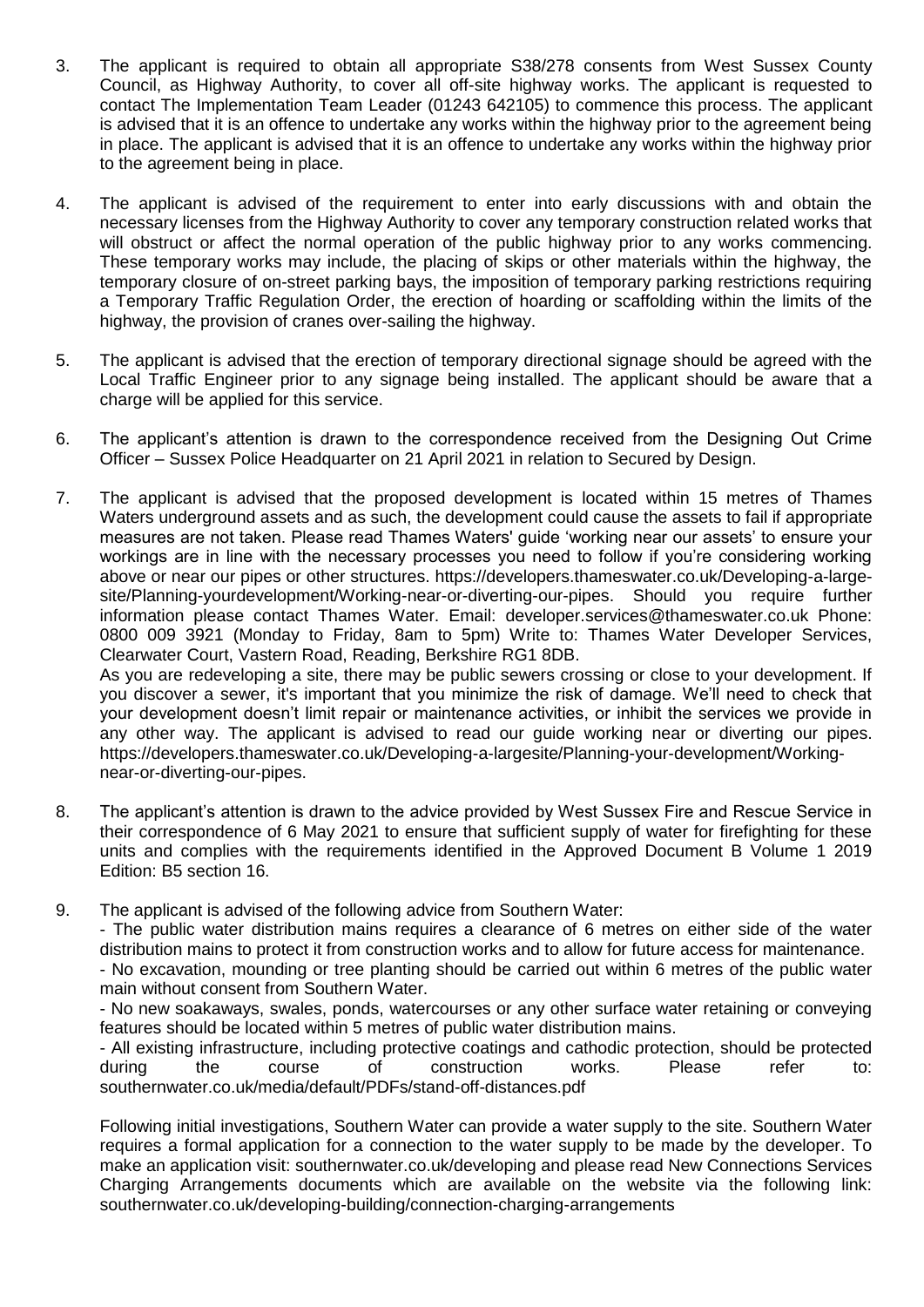For further advice, please contact Southern Water, Southern House, Yeoman Road, Worthing, West Sussex, BN13 3NX (Tel: 0330 303 0119).

Website: southernwater.co.uk or by email at: SouthernWaterPlanning@southernwater.co.uk

#### 10. NPPF Statement

In determining this planning application, the Local Planning Authority assessed the proposal against all material considerations and has worked with the applicant in a positive and proactive manner based on seeking solutions where possible and required, by:

• Providing advice in a timely and manner through pre-application discussions/correspondence.

• Liaising with consultees, applicant and agent and discussing the proposal where considered appropriate and necessary in a timely manner during the course of the determination of the application.

• Seeking amended plans and additional information to address identified issues during the course of the application.

This decision has been taken in accordance with the requirement in the National Planning Policy Framework, as set out in article 35, of the Town and Country Planning (Development Management Procedure) Order 2015.